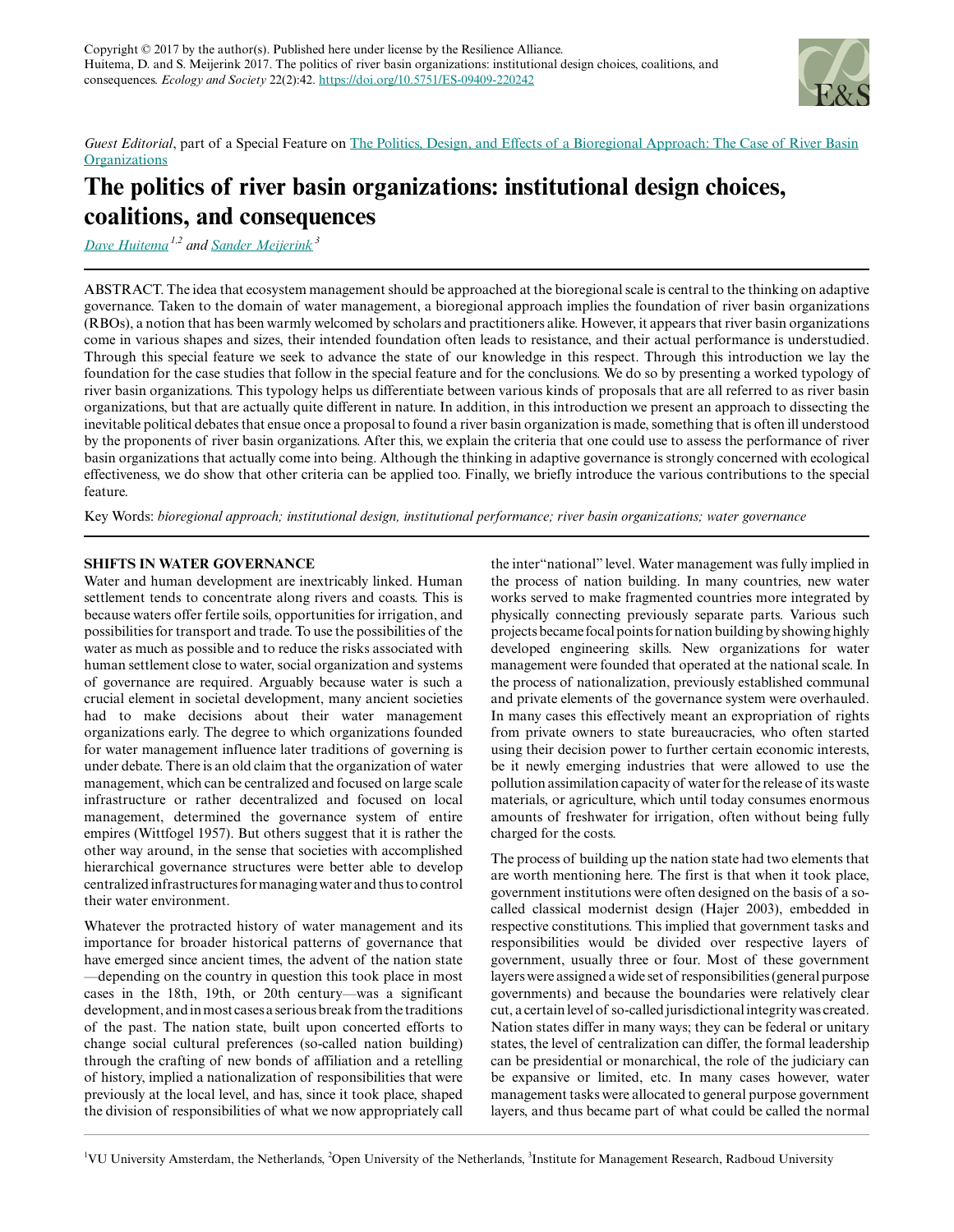government apparatus. Special purpose organizations such as river basin organizations (RBOs) did not fit easily in this scheme, although in some cases, such as the Netherlands, the water boards that had existed long before the modern nation state were given a constitutional status equal to that of municipalities. A second element worth mentioning here is that in almost any new nation state, issues of control loomed large. Democratic control, especially in the form of representative democracy, has almost universal appeal and has thus become the norm for shaping control. There are however multiple models of democracy (Held 2006) and some of these models actually convey very little direct citizen control over government institutions. Regardless of the model of democracy that is applied by the elite in the new nation states, the quest for democratic control has almost always been a struggle, and the adoption of important democratic principles such as transparency, accountability, and the replacement of leaders by the polity too.

In the period from the Second World War until roughly the start of the 1980s, the role of governments in many societies across the world expanded, often for reasons associated with development of a welfare state, but usually also because this was an era of confidence in the power of centralized, planned, and rational problem solving. And the concept of the nation state, to the chagrin of some who see the nation state's sovereignty as a hindrance for addressing many of the world's problems, is still very much a key aspect in developing responses to water problems. However, the power of most nation states is slowly changing and eroding, and power is diffusing to other actors (with or without government oversight). This change, often described as a shift from government to governance, started taking place around the 1980 and is depicted in Figure 1.

| Fig. 1. Shifts in governance since the 1980s. |  |  |  |  |  |
|-----------------------------------------------|--|--|--|--|--|
|-----------------------------------------------|--|--|--|--|--|

|                                                                               | Lower and higher jurisdictional<br>levels (deconcentration, devolution,<br>Europeanization, globalization) |                                                                                    |
|-------------------------------------------------------------------------------|------------------------------------------------------------------------------------------------------------|------------------------------------------------------------------------------------|
| <b>Independent bodies</b><br>(agentification)<br>and courts (judicialization) | $\leftarrow$ From nation state to $\rightarrow$                                                            | <b>Markets</b><br>(privatization, contracting out,<br>public private partnerships) |
|                                                                               | <b>Civil society</b><br>(networks, self governance,<br>participation)                                      |                                                                                    |

The reasons behind these shifts in governance are often debated. There is a strong ideological element in the sense that neoliberal ideas, which emphasize the strength of market initiative and the failure of government, gained currency in the 1980s. But in the same decade another influential wave of thought emerged: the one on community governance and self-governance. Both waves of thought have academic roots in economics and the political

sciences. These and other social science disciplines affected each of the shifts signified here in one way or another. Authors who write about governance (e.g., Pierre and Peters 2000) also suggest a less prosaic explanation for these shifts, mainly that the nation state had grown too large to sustain itself much longer. Especially in some European countries, public spending amounted to more than half of gross domestic product, and the functioning of the ensuing big government, often founded on central control and planning, was considered suspect at best in many areas. Red tape, over-regulation, and excessive bureaucracy became rallying cries in the battle to hollow out the state (Rhodes 1996).

The increasingly global discourse on water governance (see for instance Gupta 2009), bears several traces of these bigger debates and larger scale shifts in governance. The central guiding concept of integrated water resources management (IWRM) for instance, suggests greater private sector involvement in water management, the establishment of pricing mechanisms, it assigns a large role to independent experts by suggesting the greater use of decision making tools like cost benefit analysis, it suggests more international collaboration whilst at the same time indicating the possibility for local control, and it underlines the need for greater public participation and stakeholder involvement at all levels. IWRM is often presented as a corrective to the errors of the socalled hydrological mission (see Jaspers and Gupta 2014), the spawn of large-scale engineering projects that went hand in hand with nation building and the subsequent growth of nation states and big government. The integrated aspect of IWRM is often interpreted to denote more attention to the ecological and societal impacts of water management activities, including the typical large scale projects. It also denotes a geographical emphasis, in the sense that water managers should start paying more attention to the interlinkages between upstream and downstream interventions by working on the river basin scale and founding RBOs.

IWRM is clearly a multifaceted concept and implementing each of the aspects may require an extensive job of translation from one context to another (Mukhtarov 2009) and weighting. Obviously not all aspects are equally important to water managers. It has been suggested that the so-called river basin approach (also called the water-systems approach, see, e.g., Teclaff 1967, Lundqvist et al. 1985, Mitchell 1990, Mostert 2000) is the key innovation that the water governance community is after and preferably in a form that takes away power from normal governments, that is away from elements of the nation state such as provinces, municipalities, or states. Schlager and Blomquist (2008:1) observe the following:

*For the last 25 years, prescriptions of the water policy literature have centered upon two themes. The first is that "the watershed" is the appropriate scale for organizing water resource management [...]. The second is that since watersheds are regions to which political jurisdictions almost never correspond, and watershedscale decision making structures do not usually exist, they should be created.*

And the plea for river basin organizations has not been without effect. In a worldwide survey, Dinar et al. (2005) found hundreds of transboundary basin organizations.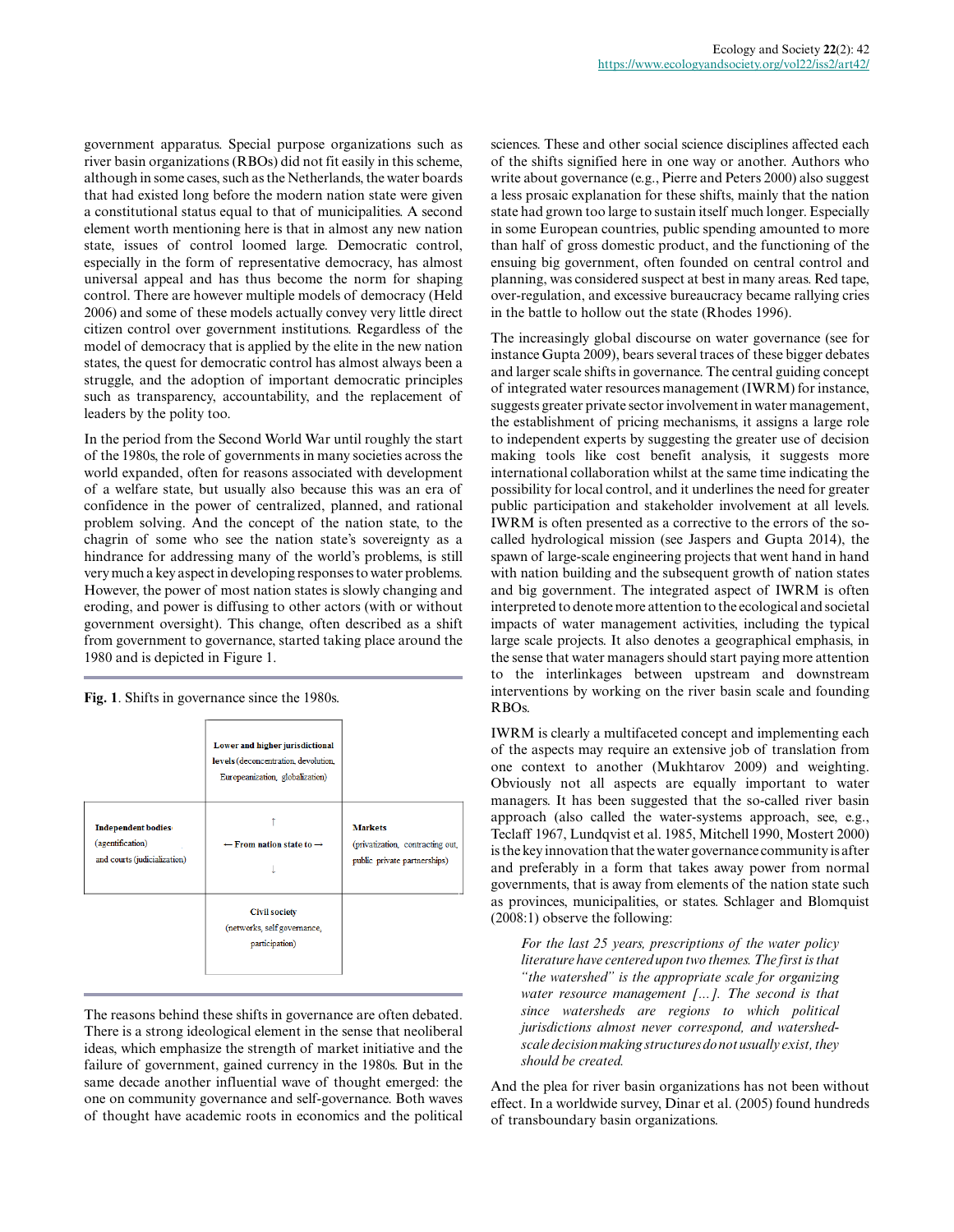If one were to analyze the introduction of RBOs from the perspective of the shifts in governance noted above, it is not immediately clear how they would fit in. To some degree, most plans to found RBOs probably constitute a change in the level of governance, for instance, from the national to the international level when transboundary organizations are founded, or from the national to the regional level when basins within a country are involved. However, there are probably also instances where a river basin organization is actually a civil society type of organization, taking the shape of a water user association or water shed organization, which would imply decentralization. And, it is likely, in certain cases, that RBOs will be dominated by engineers or scientists and would thus effectively constitute independent bodies, which, given the fatigue about holistic planning, will often be special purpose in nature, meaning that they focus on water issues alone.

Such design choices, like all shifts in governance that affect the functioning of the nation state and its embedded democratic mechanisms, have multiple consequences and are thus deeply political (see Molle 2009). Our agenda in this special feature is to focus exactly on the political dimension of river basin organizations. This agenda has relevance for the debates on resilience and adaptive comanagement, in which the notion of a holistic approach at the bioregional scale plays an important role (see Desmet and Cowling 2004, Davis et al. 2006, Donovan et al. 2009, Huitema et al. 2009). Cook et al. (2016) write the following in their contribution to this special feature:

*Bioregionalism is a well-established philosophy that seeks to better connect communities with the governance of their local environment (McGinnis 1999).[...] Although definitions vary, several features of modern bioregionalism are evident relating to decision making powers, scale, participation, and knowledge use in governing environmental resources, in addition to environmental justice. For proponents, devolving powers to local communities, situated within ecologically distinct bioregions, can empower them to determine more effective environmental governance through utilizing local knowledge (Sale 1985, Aberley 1999, McGinnis 1999).*

Cook et al. (2016) continue by suggesting that questions abound around the practical achievement and effectiveness of a bioregional approach, the social and economic meaning of bioregions in the real world, and around the institutional design of bioregional organizations. In this special feature, we advance this agenda that is so relevant to *Ecology and Society* by focusing on water specifically, and by asking a set of four interrelated questions that will guide the contributions to this special feature and that also steered a larger set of case studies reported in Huitema and Meijerink (2014) that we will also refer to here:

- **1.** What are institutional design characteristics of river basin organizations and how were their geographical boundaries chosen?
- **2.** Who supported and who resisted the founding or reform of river basin organizations?
- **3.** How well do the river basin organizations function in a democratic sense and in terms of realizing coordination and environmental effectiveness, and to which degree can this

performance be attributed to the institutional design of these organizations and their geographical delineation?

**4.** What are the implications of these findings for those who are involved in institutional design or reform processes in the water sector?

We shall attempt to answer these four questions for river basin organizations that operate within the boundaries of certain nation states, and we explicitly do not focus on transboundary basin organizations. Water management is but one of the many policy domains in which independent, special purpose organizations have been created, but for several reasons this policy domain offers particularly fertile ground for an exploration of the research questions posed above. First, there is a long and rich history of special purpose organizations in water management (compare Molle 2008 and 2009, Molle and Wester 2009; Delli Priscoli, unpublished manuscript, [http://transboundarywater.geo.orst.](http://transboundarywater.geo.orst.edu/research/case_studies/Documents/RiverBasinOrganizations.pdf) [edu/research/case\\_studies/Documents/RiverBasinOrganizations.](http://transboundarywater.geo.orst.edu/research/case_studies/Documents/RiverBasinOrganizations.pdf) [pdf\)](http://transboundarywater.geo.orst.edu/research/case_studies/Documents/RiverBasinOrganizations.pdf). The history of river basin organizations makes it possible to study their evolution, to trace the impacts that various new discourses have had on their institutional design, and to draw lessons from the experiences that water managers have gained with these special purpose organizations. Second, many water problems are pressing issues. The complex relationships between land-use and water management and between upstream and downstream water users have caused serious water conflicts in many river basins and climate change might exacerbate the tensions. Because of the rapid economic development in large parts of the world along with expected climate change, both the number and the seriousness of water conflicts is expected to increase in the near future. How to design institutions that are able to deal with these issues and conflicts effectively is one of the key challenges for earth-system governance in this century. To make it clear, this introduction is a reproduction of the chapter "The Politics of River Basin Organisations. Institutional Design Choices, Coalitions and Consequences" taken from our edited book under the same title (Huitema and Meijerink 2014). Only small updates, minor changes in the reference list, and several changes in wording have occurred. Through this republication we seek to link our work more firmly to discussions in the resilience community, and our hope is that having work out in an open access arrangement helps reach the widest possible audience. Permission to republish this chapter was kindly granted by Edward Elgar Publishers (Cheltenham, UK).

With our research agenda, we follow in the footsteps of other governance scholars who have worked on river basin organizations. They have raised several issues in relation to the institution and operation of river basin organizations, which we will discuss in turn, taking cue from the arguments from Huitema et al. (2009).

First, governance scholars suggest that the boundaries of river basins are not necessarily so clear cut, evident, or even natural (Schlager and Blomquist 2008, Molle 2009). The idea of "the" river basin suggests a certain simplicity, which in reality does not exist because river basins are connected, sometimes by human intervention, and nested. This means that defining the boundaries of a basin requires choice, and this implies a role for politics. Schlager and Blomquist (2008:15-16) state the following: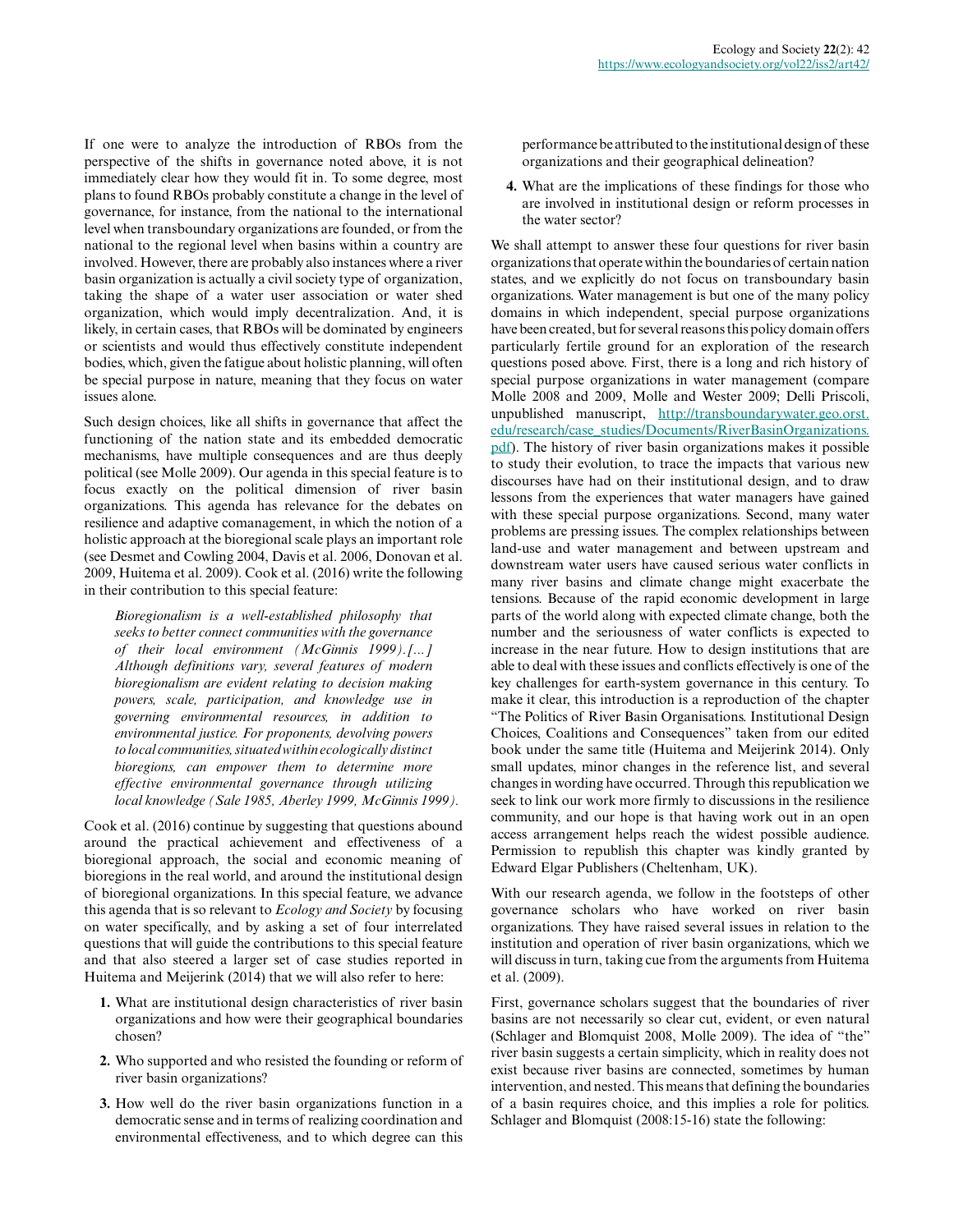*Boundaries are multiple, overlapping, and often contested because people experience and attempt to deal with a host of problems and opportunities that vary in scale from the local to the regional. Drawing boundaries is the first step in determining who decides and how and with what effects. Different boundaries imply different decision makers and different effects.*

Some communities may lose local control, whereas others may gain more control. Especially those who benefit from the current boundaries may object to reshaping the boundaries, for instance, by pleading for a different underpinning of these boundaries (see Molle 2009).

Second, there are issues of authority, that is, issues of tasks and responsibilities for the new organization (Schlager and Blomquist 2008). Governance scholars warn that large unitary (strong) river basin authorities are just as susceptible to so-called bureaucratic pathologies as any other bureaucracy (cf. Biswas 2004). Schlager and Blomquist (2008) make the point that institution building tends not to follow a pre-established design but in practice can be better described as a patchwork. In composing the patchwork, environmental concerns, for instance, are certainly not dominant. Instead, economies of scale, the costs of coordination, and issues of culture and political identity are said to be most important for those active with the patchwork (Schlager and Blomquist 2008). Interestingly enough, governance scholars suggest that a patchwork of institutions at various overlapping levels may not only be more feasible, but also more desirable from an environmental performance perspective than a unitary river basin authority because of the possibility for reorganizing the patchwork according to the necessary task in a polycentric way. Supporting the idea of institution building as a patchwork, governance scholars, in empirical research, indeed find that the pattern of institution building reflects the importance of governance considerations (politics, institutions) vis-à-vis environmental goals. For instance, Schlager and Blomquist (2008) suggest that most American examples of river basin organizations reflect their current institutional contexts, in the sense that they usually do not have formal decision-making powers and sanctioning authority. Conca et al. (2006) analyzed a worldwide set of 62 transboundary river agreements. They found, among other things, that (1) many agreements do not include all states in a basin and that transboundary agreements are concentrated in basins with a tradition of cooperation; (2) that the content of such agreements depends on power relations between the signatories, with the agreements stressing principles that are advantageous to hegemonic states (Conca et al. 2006, for this summary we built on Huitema et al. 2009). Such findings suggest that in terms of institutional change theory (see, e.g., Thelen 2004) river basin organizations are normally perhaps layered on top of existing institutions, rather than displacing them.

Third, governance scholars draw attention to the fact that after founding a river basin organization, it becomes necessary to formulate decision-making arrangements. In this respect they can opt for two basic choices: the consensus model or elite decision making. Consensus decision making runs the risk of gridlock, whereas elite decision making may result, among other things, in the oppression of minorities (Schlager and Blomquist 2008) or in nonimplementation of decisions when influential stakeholders

have not been involved (cf. Ridder et al. 2005). In practice, decision-making arrangements are a mixture of these two basic options, which are perhaps at the extremes of a spectrum. This point connects to an emerging discussion in the wider governance literature. Although many suggest that the image of a neatly ordered and organized government of yesteryear is probably as much fiction as reality, most authors do seem to suggest that the shifts in governance we have seen in the past decades have led to a fundamentally new situation. Hajer (2003) has suggested the term "institutional void," which refers to a situation wherein multiple organizations bear responsibility for (parts of) public problems, and wherein their interrelationships have not been prescribed from a central viewpoint, and so everyone is responsible but at the same time no one is responsible for the whole. Skelcher (2005) suggests that the foundation of the many new organizations that now exist alongside the traditional multipurpose government layers (our previous shifts in governance) have diminished the sovereignty of government. He observes how certain norms of democratic decision making (representation, transparency, and accountability) are much less relevant for the new players in the governance arena, and how this could pose a threat to the functioning of democracy. Thus issues related to the institutional design of such new organizations, including RBOs, gather prominence and that is exactly what we will be concerned with in this special feature.

### **THE DESIGN OF RIVER BASIN ORGANIZATIONS**

As indicated, it is possible to associate river basin organizations with several different shifts in governance, but it is not immediately clear what is actually being advocated when river basin organizations are being called for. We borrow from Elinor Ostrom's framework for institutional analysis to study the way river basin organizations have been shaped. Ostrom's work is mostly associated with the management of common pool resources, and she is often seen as an advocate of community based management of (small-scale) natural resources. Our reading of Ostrom's work is that she has indeed called for greater attention for a so-called third solution for environmental problems next to the state and the market. However, one other important message she brought is related to the importance of institutions and institutional design on the one hand and the importance of nuance in discussing the difference between various institutional designs on the other (see especially the earlier work in Kiser and Ostrom 1982). With her colleagues, Ostrom helpfully clarified that institutions are actually nested sets of rules. Some rules are merely operational and concern day to day decisions, but others are much more fundamental for the actors who work with these rules and might have a constitutional character. Taken as a bundle (an institutional arrangement), sets of rules create a so-called action situation that influences the actions that actors can take<sup>[1]</sup>. Ostrom has suggested that different types of rules exist, and that an analysis of institutional arrangements should take each of these types into account. Ostrom introduced a rule typology consisting of seven types of rules. Comments by others (see, e.g., Hupe 1990, Heilman 1992, Sabatier 1992) suggest that several of these types are overlapping and that certain types of rules alone can carry the analysis. Taking their experience to heart, we posit that five types of rules are particularly relevant for analyzing institutional arrangements $^{[2]}$ :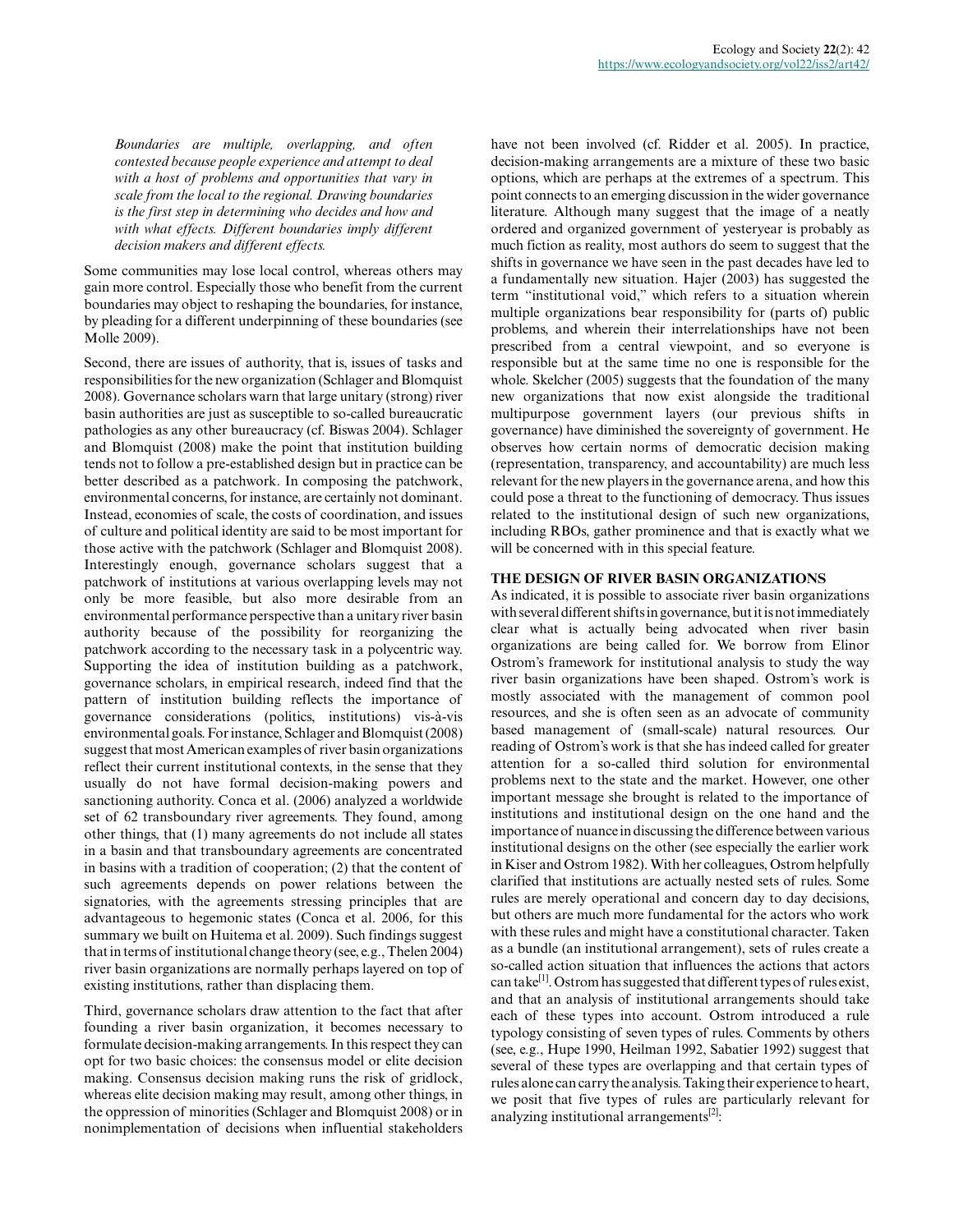- **1.** Authority rules. These prescribe which positions can take which actions, how actions are ordered, processed, and terminated, i.e., competencies. These rules imply the creation of positions, e.g., a river basin organization, and identify the scope of the authority, e.g., the organization deals with water quality only, and thus determine which so-called states of the world can be affected and which ones not (Ostrom 1986). The authority of other actors to have a say in the river basin organization's decisions is also likely to have an impact on outcomes. Some river basin organizations are bound to be influenced greatly by the input of certain privileged professional bodies or interest groups, while it is also likely to matter which "degrees of citizen power" (Arnstein 1969) exist in river basin organizations when it comes to (assumedly) ordinary citizens (see also the text on boundary rules below).
- **2.** Aggregation rules. These prescribe formulae for weighing individual choices and calculating collective choices. Aggregation rules relate to tensions between individual interests and ways of determining collective choices when these interests are different. At a low level of abstraction, aggregation rules can stress majority or consensus in certain fora, e.g., in a municipal council, as an appropriate condition for taking a decision. At a somewhat higher level of abstraction, aggregation rules are about the philosophical motivation for the decision. One possible aggregation rule is to arrive at decisions that imply the greatest good for the greatest number of people. In other words, the good decision is the decision that maximizes utility for all (utilitarianism). Even though some may lose a bit because of a certain decision, this may be acceptable if the rest of society greatly benefits. Another aggregation rule could stress justice or equity and thus forms of compensation. In this sense, aggregation rules point to the type of rationality that needs to be realized in the decision process (Diesing 1962).
- **3.** Boundary rules. These set the geographical boundaries around the jurisdiction of the RBO, and the entry and exit conditions for actors. They determine who is in and who is out, and by which conditions. Legal rights to participate, for instance on a water abstraction license or a water management plan are sometimes assigned to anyone, sometimes to all aggrieved parties, or sometimes to a landowner only. What this means is that the number of actors participating in the process is likely to differ with variations in boundary rules, and subsequently different interaction types may occur.
- **4.** Information rules. These establish information channels, state the conditions under which they are open or closed, create an official language of acceptable arguments, and prescribe how evidence is to be processed. The management of water may require various "types" of information such as scientific knowledge, but also local knowledge. Rules can identify which of these types is considered more relevant and where they are to be obtained.
- **5.** Pay-off rules. These prescribe how benefits and costs are to be distributed to participants in positions given their actions and those of others.

We expect that use of Ostrom's rule types to characterize river basin organizations offers opportunities for greater conceptual clarity and analytical precision in analyzing them. We feel this is necessary because the current literature on water governance has produced many typologies of river basin organizations, but shows few signs of convergence.

To illustrate the point we briefly discuss some of typologies that are out there at the moment (in the concluding article of this special feature, Meijerink and Huitema 2017, we critically revisit the added value of our own typology too). Mostert et al. (1999) distinguishes between three models for the organization of water management. Whereas in the hydrological model special purpose organizations for river basin management (river basin authorities) need to be established, in the administrative model water management is realized by multipurpose governments, such as provinces and municipalities. In the third, coordinated model, river basin commissions are established and tasked with coordinating action within a river basin. In the first model we may expect conflicts between the river basin authority and general purpose governments, in the second model other interests may be considered more relevant than river basin management, and in the third model, because the decision making rule is unanimity, we may expect basin policies to reflect the lowest common denominator (Mostert et al. 1999). Quite similarly, Alaerts (1999) distinguished between secretariat type of river basin organizations, authority type of river basin organizations, and a category that Alaerts refers to as "other types." The secretariat type of river basin organizations are primarily involved in policy and planning, typically have a small staff component, and can be compared with the coordination model described earlier. The authority type of river basin commission has substantial executive and infrastructural operational tasks and a large staff component, and matches Mostert et al.'s hydrological model. The other types of river basin organizations are examples of "cooperation procedures between existing regular technical departments, or through dedicated departments within one central organization" (Alaerts 1999:13). Because no new organizations are established, this category resembles Mostert et al.'s administrative model. Whereas Mostert et al. and Alaerts use more or less the same typology of three types of river basin organizations, Hooper (2005) presents a taxonomy of no less than nine types of river basin organizations, which he inductively extracted from a review of existing river basin organizations in different parts of the world. He distinguishes between advisory committees, authorities, associations, commissions, councils, corporations, tribunals, trusts, and federations. There is much overlap between these nine types, which makes the typology less useful for empirical analysis. A final typology that we will discuss here is the one suggested by Molle et al. (2007). They distinguish between basin authorities, basin commissions or committees, coordinating councils, and international river commissions. Basin authorities are defined as "autonomous executive organizations with extensive mandates for their river basin, undertaking most water-related development and management functions. They are regulator, resource managers, and service provider all in one" (Molle et al. 2007:610). According to Molle et al. (2007) basin commissions or committees focus more on policy setting and planning and often have specific competences such as defining taxation or effluent standards. Coordinating councils are deliberative decision making bodies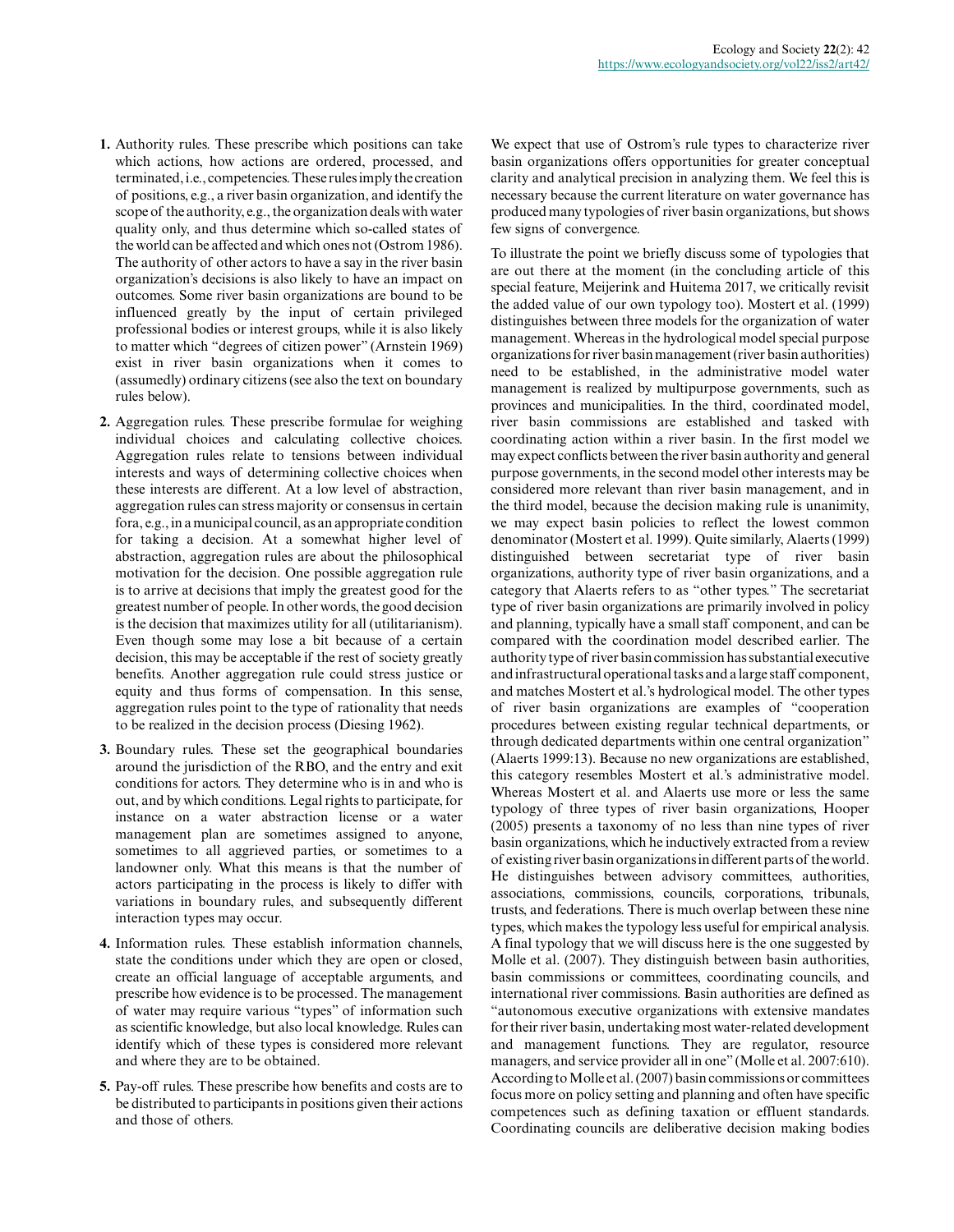incorporating public and private stakeholders and integrating river basin policies. Finally, international river commissions are set apart as a specific category because more countries are involved in establishing these commissions. A comparison of this typology with those made by Mostert et al. and Alaerts reveals that Mostert et al.'s hydrological model and Alaerts's authority type of river basin organizations cover both Molle et al.'s basin authorities and basin committees, and that Molle et al.'s coordinating councils resemble Mostert et al.'s river basin commissions.

Both the existence of different typologies and the different naming of RBOs can be confusing. Alaerts (1999:13) rightly argues that the names can be misleading. "Agencies with wide ranging executive tasks are sometimes called 'Commissions' or 'Councils', such as the Mexican Water Councils and National Water Commission, or 'Boards', such as the Dutch Water Boards." Therefore, while acknowledging the relevance of the empirically based typologies discussed above, we feel it is time for a new typology that is anchored in Ostrom's work. Here we will work with a typology of river basin organizations that distinguishes between autonomous river basin organizations, agencies, coordinating basin organizations, and partnerships. Autonomous river basin organizations have a constitutionally guaranteed independent position and have their own mechanisms for democratic control. Agencies are river basin organizations that are created by the state to perform a limited number of specialized tasks at arms' length from the government; they are accountable only to (parts of) government. Coordinating river basin organizations are collaborations of the founding government partners and respond to them. Partnerships are bottom-up initiated governance arrangements that are accountable to their participants, which include civil society organizations. Table 1 presents this typology of RBOs and the accompanying institutional design features, or rule settings.

The typology we propose contains a set of ideal types in the Weberian sense, which means that the types are theoretical and pure concepts that will not often be found in reality. To see the types differently would mean a denial of Ostrom's main point, that institutional designs vary in many possible respects and that most of the differences do matter. However, we do believe that scientific analysis cannot occur without a certain level of simplification, and that our typology might occupy fertile territory and a middle ground between treating all river basin organizations the same on the one hand, and a full blown application of Ostrom's insights on institutional complexity, which would lead to an unmanageable number of types. We find Ostrom's typology useful to color in these types, but do not completely follow her contention that any small variation in a rule creates a whole new type of institution. Instead, we will regard those variations as a deviation from the ideal type.

One of the goals with this special feature is to see whether the typology can indeed be applied to real world examples of river basin organizations; all contributors have been asked to apply it to a case study with which they are familiar. But our aims go further as already suggested by our central research questions. Like Schlager and Blomquist (2008) we feel more attention should be paid to the political aspect of institution building and bricolage. Schlager and Blomquist (2008) point out that the debate

about water governance in general, and about river basin organizations in particular, is currently technocratic in nature. River basin organizations are often propagated as an alternative to existing institutions, that are considered to be too fragmented, too much driven by other concerns than water management, lacking in expertise, and incapable of necessary action by politics. Often an implicit assumption is made that these existing institutions can simply be displaced (Thelen 2004) with new ones such as RBOs, which then supposedly bring order and rationality to water governance. Schlager and Blomquist (2008) make several important points in connection with this. They suggest that replacing existing institutional arrangements with river basin organizations has important implications for the nature of public decision making (in line with our discussion of shifts in governance, and comments by Cook et al. [2016] in this special feature on the meaning of the bioregion in reality). Moreover, they suggest that open debate about water governance, stimulated by various diverging organizational perspectives, is necessary in these times of rapid change, whereas letting one organization control water management issues could lead to lock-in effects. Their central thesis is that "watershed politics" simply cannot be avoided, even in a system designed to evade it, and that politicking is simply the way things get done (Schlager and Blomquist 2008:195). Our special feature takes these notions further by asking questions about the effects that politics has on the feasibility and institutional design of river basin organizations; in shedding light on these aspects we contribute to a better informed debate in situations where river basin organizations are considered as an option for improving the governance regime.

# **THE POLITICS OF DESIGN**

As told by Molle, the history of river basin organizations suggests that since what could be called the discovery of the river basin and the invention of the river basin organization in Western thinking (the Chinese were much earlier he claims), the concept has been "used and appropriated by various constituencies to reorder configurations of power" (2009:485). The point here is that proposals to introduce river basin organizations tend to come from parties who are motivated to change existing institutions and reorder powers in decision making so as to better fit with their subjective purposes. This insight is not uncontroversial, because many advocates of river basin organizations see their ideas as politically neutral and based on objective evidence, suggesting that river basin organizations are more effective, efficient, etc. Our contention is that such neutrality does not exist in reality. Indeed, suggesting that river basin organizations will bring improvement of sorts in comparison with the existing situation, requires a normative position on what would constitute such improvement (an improvement from which angle, for whom?). Terms like effectiveness and efficiency suggest neutrality, but applying them actually requires the expression of goals so that it becomes possible to express in which respect an organization is effective and efficient. Indeed, the history of the discourse on river basin organizations (Molle 2009) shows that these organizations have been put forward to accomplish quite a variegating set of goals. Associated with utopian ideas of the late 19th century, the concept was associated with notions of full control of the hydrological regime and multipurpose dam construction from roughly the 1930s until the 1970s, then partly faded and was revived to address water-quality problems, before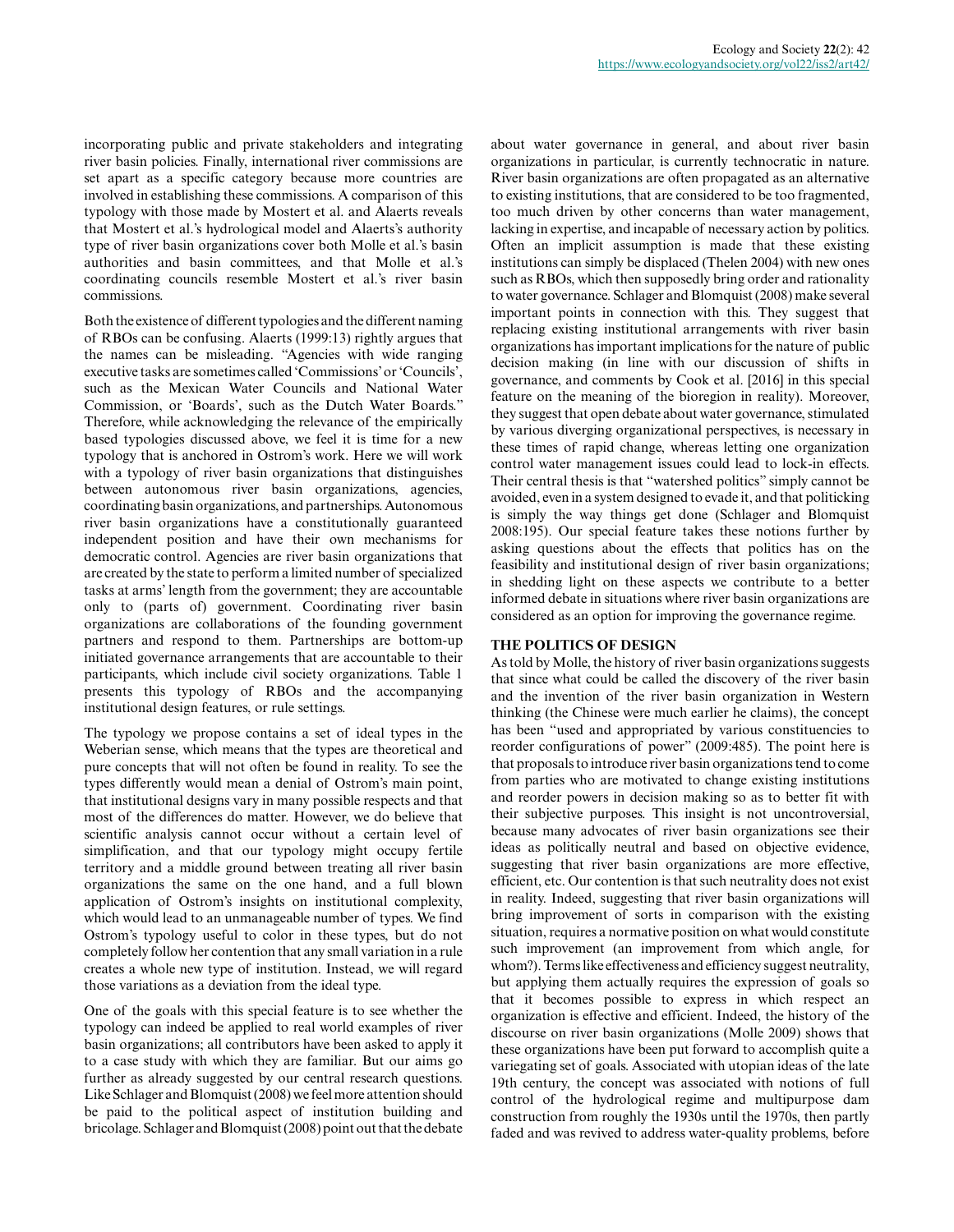# **Table 1**. Typology of river basin organizations (RBOs) used in our study.

| Types of RBOs | Typical institutional design features                                                                                                                                                                                                                                                                                                                                                                                                                                                                                                                                                                                                                                                                                                                                                                                                                                                                                                                                                                                                                                                                                                                                                                                                                                                                                                               |
|---------------|-----------------------------------------------------------------------------------------------------------------------------------------------------------------------------------------------------------------------------------------------------------------------------------------------------------------------------------------------------------------------------------------------------------------------------------------------------------------------------------------------------------------------------------------------------------------------------------------------------------------------------------------------------------------------------------------------------------------------------------------------------------------------------------------------------------------------------------------------------------------------------------------------------------------------------------------------------------------------------------------------------------------------------------------------------------------------------------------------------------------------------------------------------------------------------------------------------------------------------------------------------------------------------------------------------------------------------------------------------|
| Autonomous    | Authority rules stipulate the independent position of the organization vis-à-vis other government organizations. Specify, which aspects of the                                                                                                                                                                                                                                                                                                                                                                                                                                                                                                                                                                                                                                                                                                                                                                                                                                                                                                                                                                                                                                                                                                                                                                                                      |
|               | water cycle are exclusively controlled by the organization;<br>Aggregation rules. The organization is in full control over the issues within its jurisdiction. In certain cases, control over the decisions of the<br>organization may rest with an elected body, in others it will rest with an appointed and independent leadership. Natural science, engineering,<br>and economics play dominant roles in the decisions of the organization (rational decision making); technical quality of its work is of the<br>highest importance to the organization. The organization may have veto power over decisions by other government bodies that affect water;<br>Boundary rules. The geographical boundaries of the organization's jurisdiction will be based on the (perceived) boundaries of the river basin.<br>The staff working at the organization mainly consists of experts in the natural sciences or in engineering. In some cases the political leadership<br>may be elected freely. The organization is likely to have established procedures for involving (certain) stakeholders and ordinary citizens in its                                                                                                                                                                                                                       |
|               | decisions and sees this as a way to build a constituency;<br>Information rules. Arguments from the natural sciences, engineering, and from economics are valued very highly. The assumption is that the<br>body has the most relevant expertise on water, and tries to communicate this to other bodies, whose agenda is less water focused.<br>Accountability for decisions rests with the appointed or elected leadership;<br>Pay-off rules. The organization has its own source of income (for example, has its own tax base); the rules specify which groups contribute to                                                                                                                                                                                                                                                                                                                                                                                                                                                                                                                                                                                                                                                                                                                                                                      |
|               | the income of the organization; these rules may have several bases, including the "polluter pays" principle. Spending is broadly related to<br>"water purposes" and payment of taxes will in some cases be related to having a say in the management of the organization.                                                                                                                                                                                                                                                                                                                                                                                                                                                                                                                                                                                                                                                                                                                                                                                                                                                                                                                                                                                                                                                                           |
| Agency        | Authority rules stipulate a mandate that the organization derives from another body (for example, a ministry or a set of ministries). The<br>organization has a specific and limited mandate that orientates its mission; this can be economic development related, but also more focused<br>on ecological goals. Although the organization can work relatively independently and its actions will not continuously be watched, if<br>performance is not satisfactory the founding organization can discontinue the river basin organization. The organization is relatively free to<br>seek out ways of achieving its goals;                                                                                                                                                                                                                                                                                                                                                                                                                                                                                                                                                                                                                                                                                                                       |
|               | Aggregation rules. The organization has attained delegated control over one issue, but is likely to have little leverage over organizations that<br>have similar or related tasks, and coordination mechanisms might be lacking. Control over the decisions of the organization rests with an<br>appointed leadership, which depends on fulfilment of that mission for its continuation. Natural science, engineering and economics play<br>dominant roles in the decisions of the organization (rational decision making), but cost-effectiveness is the main guiding principle;<br>Boundary rules. The geographical boundaries of the organization's jurisdiction will be derived from the government that establishes it. The<br>staff working at the organization mainly consists of experts in the natural sciences or in engineering. The organization has few legal<br>obligations when it comes to involving stakeholders and ordinary citizens in its decision processes, but it may opt to organize stakeholder<br>processes in support of attempts to attain its goals;                                                                                                                                                                                                                                                                  |
|               | Information rules. The organization has a duty to report to its founding organization and this line of communication is the most important<br>one. The organization must view its tasks in a narrow way, and only information that is relevant to its task is collected and considered. In<br>debates about its decisions, cost-effectiveness arguments play a major role, although engineering and natural science arguments are also<br>weighted. The agency sees members of the public as customers rather than citizens and approaches them in this fashion;<br>Pay-off rules. The organization has a set budget, provided by the founding organization to achieve goals that are stipulated in a specific way.<br>There may be rewards for (some) staff members of the organization if the stipulated targets are being met. Such targets may include<br>"customer satisfaction."                                                                                                                                                                                                                                                                                                                                                                                                                                                              |
| Coordinating  | Authority rules. The organization has no authorities of its own, but it has been founded as a facilitator of coordination between organizations<br>that do have responsibilities in the field of water management. These bodies need to consent to the existence of the coordinating body and<br>their agreement will delineate the responsibilities that the coordinating basin organization can take up. In most cases this will include a<br>research and plan function. If the organization performs well in the eyes of its founders, the tasks may be expanded;<br>Aggregation rules. The coordinating river basin is founded to better plan policy making, to avoid counterproductive measures by the various<br>founding bodies and to stimulate synergy. Because the river basin organization has multiple founders, diverging interests are present; the<br>founding organizations will have required decision making either by consensus or by large majorities (for example two-thirds of the required<br>votes);                                                                                                                                                                                                                                                                                                                       |
|               | Boundary rules. The coordinating river basin organization is likely to include organizations that are orientated toward very different<br>geographical scales, but the organizations involved cannot cross the jurisdictional boundaries of their combined territories. Because the<br>organization is fundamentally about administrative rationality (see under "Aggregation rules"), only government bodies participate in the<br>basin organization; there might be contacts with certain stakeholders, but the general public is not involved in decisions;<br>Information rules. The coordinating river basin organization does its own research, which generates information about potentially conflicting<br>measures or creates a larger, cross-jurisdictional perspective on problems and issues. To achieve good levels of coordination, the participating<br>organizations need a safe environment in which they can resolve their conflicts without too many onlookers. Access to information about what<br>is being discussed will therefore be restricted in many cases;                                                                                                                                                                                                                                                              |
| Partnership   | Pay-off rules. All participants contribute to the functioning of the coordinating basin organization, but keep most of their own budget.<br>Authority rules. The organization is a bottom-up initiative and has control over a resource that is commonly owned or controlled by the<br>partners. The partnership has a conservation or a sustainable-use purpose, and controls use;<br>Aggregation rules. Deliberation and consultation between the partners are key; decisions are made on the basis of consensus;<br>Boundary rules. Joining the partnership is on a voluntary basis. Social control within the partnership implies, however, that membership does<br>imply a set of obligations. As such social control is so essential for the functioning of partnerships, most operate on the local or regional level,<br>which is the level where participants can know each other;<br>Information rules. Partnerships put the concerns of the participants first. Local knowledge and local memory guides decisions, but not to the<br>complete exclusion of scientific knowledge, which might also be available. The key point is that such information is processed through the<br>prism of the interests of the partners. Partnerships are under no obligation to share the information they have with those outside the<br>partnership; |
|               | Pay-off rules. All partners involved are likely to have a direct stake in the decision process and they will seek decisions that protect the interests<br>of those involved. In some cases such decisions may entail costs for nonmembers, but such costs are considered less relevant.                                                                                                                                                                                                                                                                                                                                                                                                                                                                                                                                                                                                                                                                                                                                                                                                                                                                                                                                                                                                                                                             |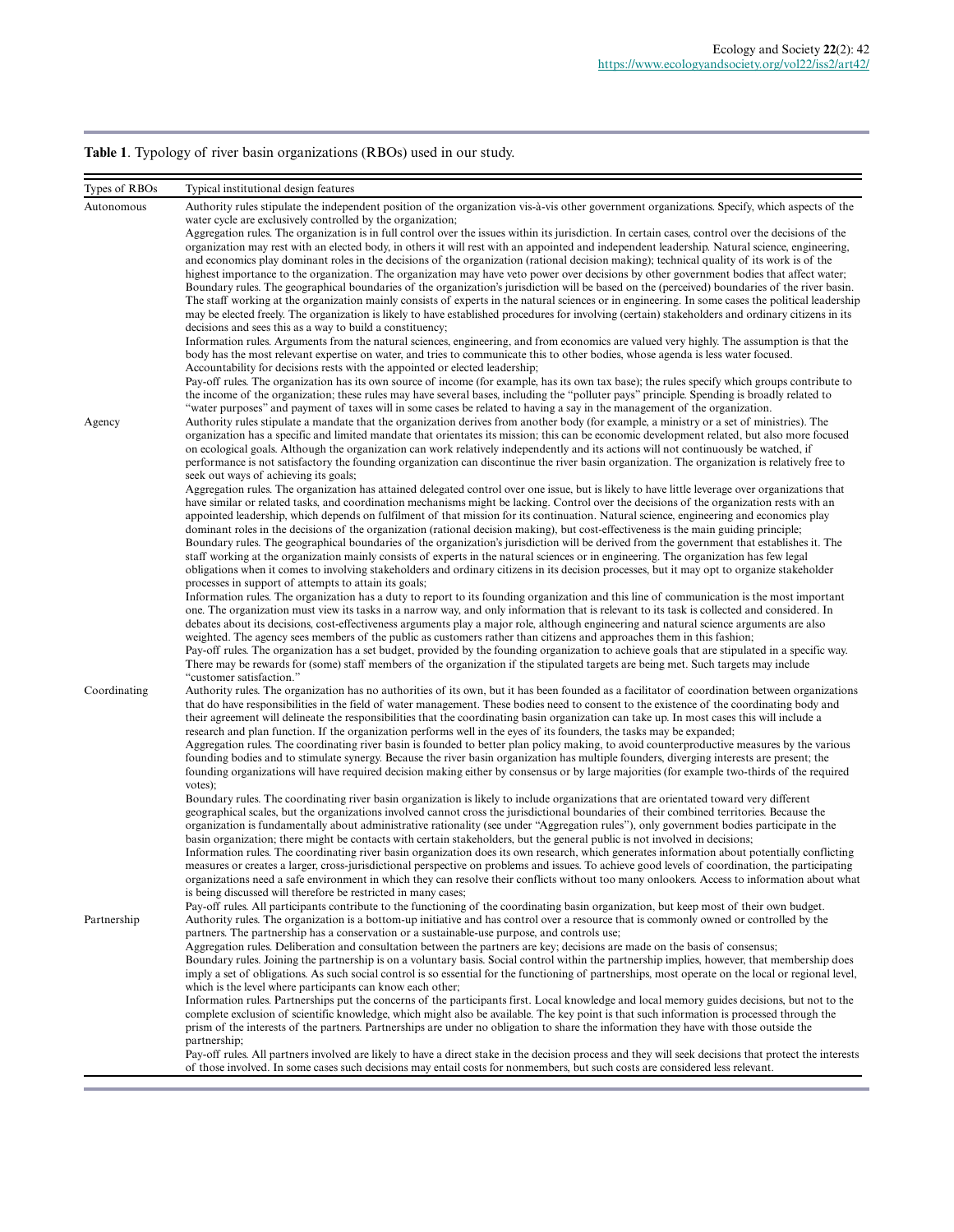re-emerging in the 1990s as the cornerstone of IWRM, enriched and blended with watershed- and ecosystem-management approaches.

RBOs have thus been proposed to further holistic economic development and poverty alleviation, to serve agriculture and power generation, but also to further ecological goals. In all of those cases, the proposal to establish a river basin organization is thus not neutral at all, as certain goals would be elevated over others when the proposals are adopted. Moreover, the history of river basin organizations shows that discussions about river basin organizations are not only inspired by what is substantively best, but are indeed also about decision power (power is both the net and the fish, so to speak). In discussions about the reorganization of the state in postrevolutionary France for instance, "[the] concept was captured by political interests and served as a weapon against centralization, as inherited from the Revolution, and was supported by the land-owning aristocracy and by monarchists/ conservatives who sought to re-establish the pre-eminence of the local" (Molle 2009:486). Perhaps better reflecting currently ongoing discussions, Molle (2009:491) also argued the following:

*The Ministries of Environment have often invested the river basins as a crucial scale for grounding their legitimacy and assuring their role among pre-existing layers of the administration for which, in turn, RBOs have become sites where decision-making power over financial resources and investments might potentially be relocated at their expense.*

On this matter, the Global Water Partnership and the International Network of Basin Organizations (INBO), both of which have established regional branches, tend to favor the establishment of "powerful" or "strong" river basin organizations (Huitema et al. 2009, Molle 2009). For instance, the World Resources Institute (see Cassar 2003:159) states:

*[T]he levels of authority that governments grant to RBOs are obviously critical to their abilities to manage their respective basins. The most successful RBOs have strong bases of support among basin governments, and high levels of authority through formal instruments like legislation.*

In terms of Ostrom's rule typology, the expectation is apparently that basin governments are especially relevant constituents for river basin organizations (boundary rule), and that river basin organizations should especially be equipped with the power to regulate (authority rules). But we know from the literature on institutional dynamics that creating strong river basin organizations requires the displacement of existing institutions, and that this usually does not occur without resistance. Indeed, the "incumbent authorities," general purpose organizations, such as regions, provinces, and municipalities, often have an interest in curtailing the authority of RBOs because any increase in such authority would come at the expense of their own power. Thelen (2004) suggests that institutional change therefore often takes on a different character than proponents of a wholesale makeover envision. Rather than full-blown displacement, she and others suggest that more common patterns of institutional design are "layering" or "conversion." Layering assumes that a new institution, such as a river basin organization, will simply be added

as a new layer to an existing regime without replacing it, whereas conversion is a process where existing institutions reinvent themselves and start taking up tasks that they did not perform previously, thereby perhaps eliminating the need for a new institution. The politics of river basin organizations do not therefore only pertain to the actual design of the basin organization, but also to the redesign of other organizations. As a consequence, grand designs and dreams of institutional engineering can dissolve in practice.

However, we should be careful not to always equate the push for the foundation of river basin organizations only with "strong" river basin organizations, even if these are often preferred in the global water management discourse. Molle (2009:491) suggests that more recently collaborative approaches at the watershed level have risen to prominence, for example in the United States:

*The watershed is becoming a central feature of new philosophies or strands of activism like bio-regionalism that emphasizes civic responsibility and ecological stewardship [...] and is concerned with developing patterns of governance that befit natural units defined on ecological and community grounds. [....] As a result, the river basin-level, traditionally invested by state bureaucracies, is challenged [...] by the proliferation of watershed oriented groups that emphasize the principle of subsidiarity and signal the fragmentation of the basin approach* (compare Lach and Calvert 2014).

River basin organizations are often the locus of conflicts between environmental and economic interests, such as agriculture and industry. Where the former aim to expand the scope of decision making to ecological and environmental issues, the latter often try to limit the scope of decision making to water availability for economic purposes only. Other conflicts may be about the information and aggregation rules, with some arguing open decision processes, while others are more inclined to keep information in closed circles, some suggest decisions should be mainly based on expert knowledge, and others favor democratic deliberation involving lay knowledge.

Discussions may, however, entail any other design choice and rule. More empirical research is needed to learn more about the main controversies in designing RBOs, and the key actors and coalitions involved. As stated, we proceed on the premise that institutional design choices are political in nature. Such choices define the authority of a river basin organization, the decision making rules, or the penalties for those who fail to live up to agreements made. Thus, if there is a debate about introducing basin organizations, or altering the existing organizations, we consider it likely that parties involved in water resources management and planning will try to influence the institutional design of RBOs in a way that serves their interests best. In this vein, decision making on the architecture of RBOs can be conceptualized as a process of strategic interaction in which actors with diverging ideas about the preferred architecture try to gain support for their ideas. Such actors have diverging preferences for various institutional designs. They may have an interest in either limiting or expanding the authority of a river basin organization, in consensus or majority decision making, in the inclusion or exclusion of specific parties, and so on.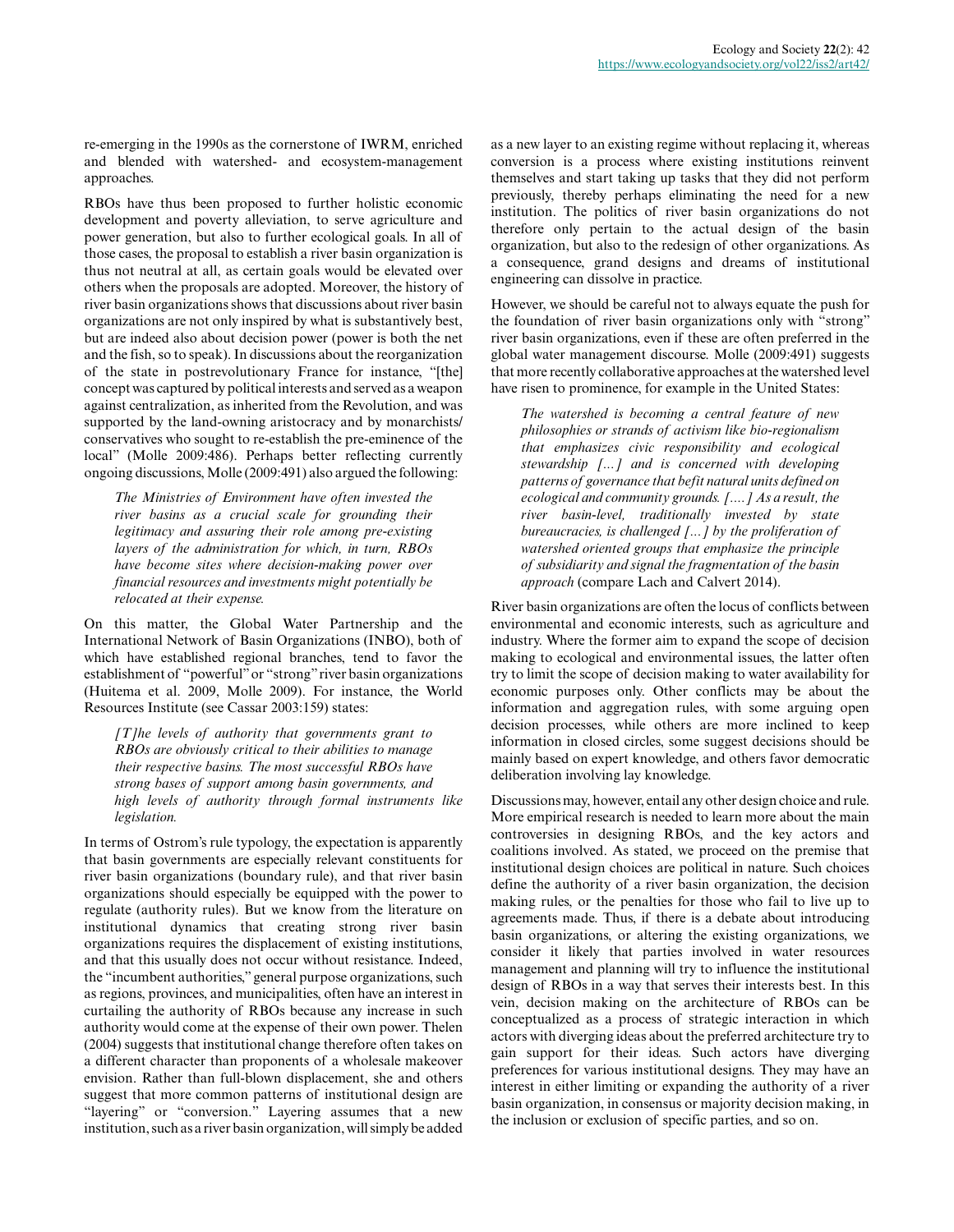How do we expect the political discussion on design to unfold? It will be clear by now that we do not expect such discussions to be resolved by convincing arguments alone (be they scientific or otherwise in nature). Seeing this as a political game means we need to pay attention to the actions of proponents and opponents of river basin organizations, and the different possible varieties of such organizations. Like Thelen (2004) and Mahoney and Thelen (2010) we assume a high degree of agency, that is, deliberate action by those involved in the discussion. Unlike them, we are not so much interested in labeling proponents of institutional change (they use the terms "subversives," "parasitic symbionts," and "insurrectionaries," depending on the level of change the players want to achieve; see Mahoney and Thelen 2010). Instead, we are more interested in the way in which proponents and opponents create and use opportunities to push their case (compare Huitema and Meijerink 2009). Disasters, such as floods or periods of severe drought, are important windows of opportunity, which parties may exploit to launch proposals for changing the institutional design of RBOs. They may try to enlarge their scope (for instance by the inclusion of water quantity issues in their mandate if they were previously not included), to give them more authority or they may question their performance at all. As we have learned from previous research on the roles and strategies of policy entrepreneurs, framing and narrative strategies are particularly relevant here (Meijerink and Huitema 2010). In the context of this research the relevant questions then are which narrative about the causes of the disaster and possible remedies becomes dominant, and more specifically, whether RBOs are presented as a means to prevent new disasters. Political windows, such as change of government or regime, may offer opportunities for establishing, abolishing, or changing river basin organizations as well because political parties may have different ideas on the authority and other characteristics of river basin organizations. Finally, parties may try to gain support for their proposals in the multiple venues that are present in most modern societies. If they do not succeed in gaining support for a particular reform proposal in one venue, they may try to gain support elsewhere by shifting attention and action to another forum. Because national, regional, and local governments and different ministries may have different ideas about the necessity or ideal institutional design of river basin organizations, they may be more or less receptive to particular reform proposals. It has been suggested that the game between proponents and opponents of RBOS has a different flavor in various countries. Molle (2009:492), pointing to the differences between the developed and the developing world, argues the following:

*In the early years of the 20th* century, river basin planning and management were associated with centralism and state-dominated large-scale infrastructural development typical of the 'hydraulic mission', this is still largely the case in developing countries, with some exceptions. Elsewhere, river basin authorities have tended to gradually morph into coordinating agencies and had to reconfigure themselves in order to accommodate local scales and processes, and the diversity of stakeholders and interests.

We expect to encounter such differences in this feature well.

# **EVALUATING RIVER BASIN ORGANIZATIONS**

Part of the political game surrounding the foundation and design of river basin organizations relates to the purposes they would serve and the criteria that should eventually be used to evaluate success or failure. The various parties involved in the discussions on the design of river basin organizations, including different ministries, levels of governments, and a wide range of interest groups, all have different demands and will highlight diverging goals for water resources management, hence they tend to use different evaluation criteria. There is a host of goals that RBOs could be asked to take up, and consequently quite a range of evaluation criteria that these parties may use. These include environmental, agricultural, or industrial objectives, but also questions of fit into the overall governance regime. Here, we want to limit our evaluation to a more generic set of criteria that may be used to evaluate shifts in governance. The question that we are interested in is his: to what extent does the RBO enhance coordination, accountability, legitimacy, and environmental effectiveness? In the following, we will discuss these evaluation criteria and their relevance for the types of RBOs which we have distinguished previously.

We interpret coordination as pertaining to public decision and policy making. The discourse about governance and shifts in governance came up in an era when government bureaucracies had inflated greatly. Proponents of smaller government successfully argued that the real issue was no longer market failure, but government failure. Government failure was seen specifically in the impossibility to coordinate the multiple government interventions and policies through instruments like rational planning. It was relatively easy to point out the existence of contradictory policies, for instance in the field of environmental policy where a lot of policy activity was aimed at undoing the policies of competing ministries such as agriculture. As the debate on governance went on to become a debate about the existence of policy networks and multilevel governance, it became increasingly clear that coordination also has a so-called vertical dimension, that is, that policies from different jurisdictional levels also need coordination, which is provided by planning in government bureaucracies. But the belief in planning has waned considerably since the 1970s. Hence there was a need for other mechanisms to achieve coordination. As for the government tasks that were not privatized or hived-off, the trust in planning was replaced with a belief in self-organizing networks that would spontaneously create order out of chaos. Public policies, or their governance pendant of voluntary agreements, were expected to emerge from a process in which governments were an equal partner to other parties (comanagement), and the government task was one of facilitation rather than regulation (for instance through seed money for water user associations). Obviously, the ensuing process of consultations and dialogue does require effort and time, and one may wonder whether the coordination challenge may have gotten all that smaller. In fact, in many cases where authors plead for strong river basin organizations, their ambition is to do away with a lot of red tape and coordination and simplify or streamline decision making by concentrating power in the hand of one organization. This thinking is probably most prominent among those pleading for autonomous or agency type of basin organizations. Regardless of which type of basin organization is founded however, water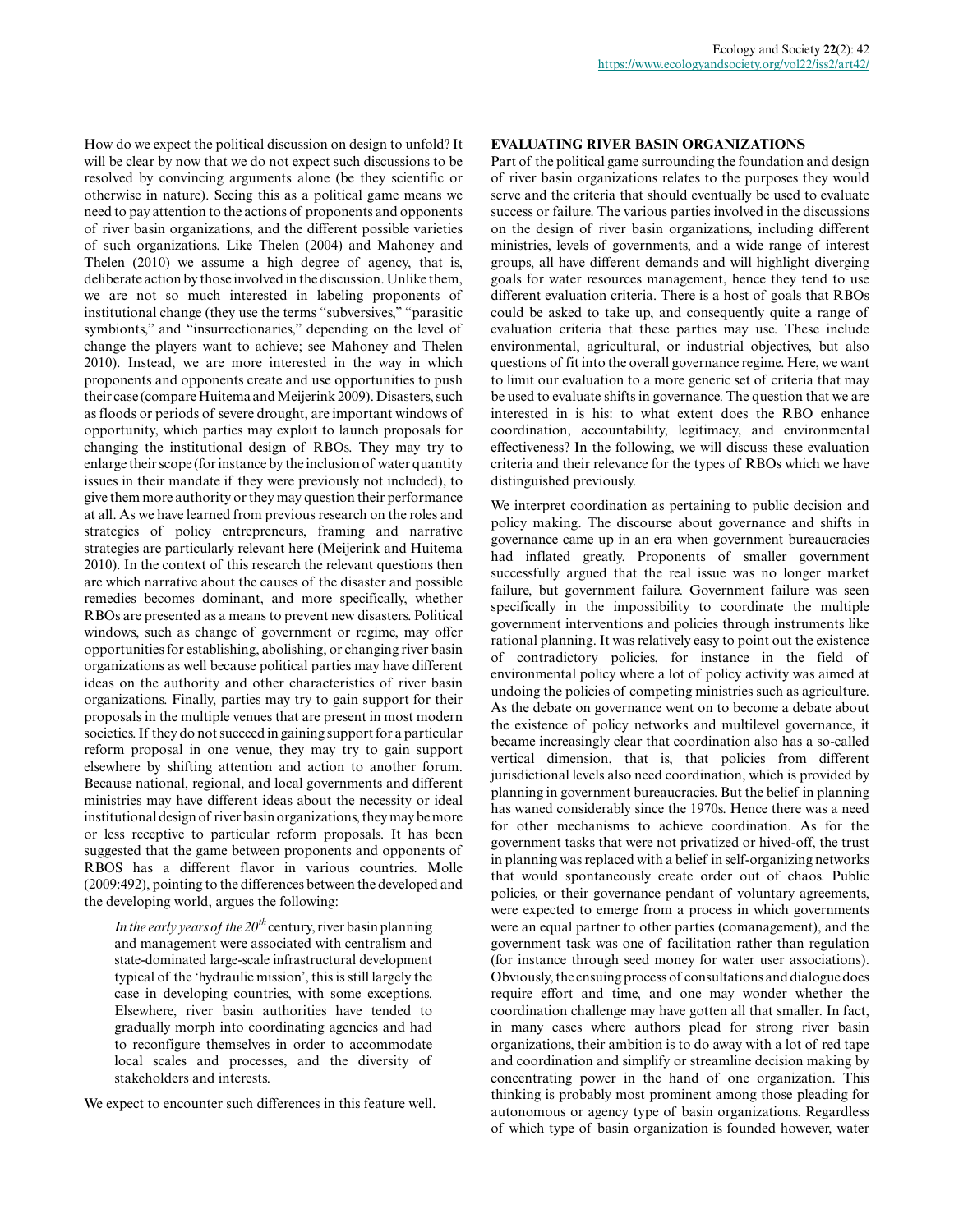managers will always remain (highly) dependent on the cooperation of other policy sectors and other actors. Although from a water management perspective, the focus on hydrological units is a logical one, the key to solving water management issues mostly is with organizations who work on very different geographical and jurisdictional scales. The dilemma thus is that one may develop strong and powerful basin organizations, which enhance spatial fit, but that these organizations remain dependent on others for realizing their objectives. The issue has been analyzed from the perspective of the term institutional interplay. "Institutional interplay refers to boundary problems of a different kind. The boundaries at stake here relate not to physical boundaries, but to political responsibilities and social spheres of influence" according to Moss (2004:87). The establishment of large basin organizations with many competencies means that just another jurisdiction is added, that institutional complexity is increased, and that it may become more difficult to realize the necessary interplay between all relevant jurisdictions (at various levels of government). So the question remains: which type of basin organization then is better at avoiding contradictory policies, redundant organizations, conflicts about geographical and jurisdictional boundaries, etc.? Which one is better able to enhance synergies between water management and other policy fields? Are these the strong forms of river basin organizations, or rather the weak type such as partnerships and coordinating basin organizations?

Accountability is a concept that is increasingly discussed in the debate on the shifts in governance that have taken place in the past decades (see, e.g., Bovens 2007 and 2010 for a discussion of the relevance of the concept in the setting of the European Union; and Dryzek and Stevenson 2011, or Biermann and Gupta 2011, for a discussion of the relevance at the global level). In water management, the term accountability is heard less often. Water management is regarded by many as an exclusively technical challenge, which is apolitical in character and amendable to finding the best solutions through engineering. This view has permeated the recent history of water management in many countries and it has had implications for the way decisions have been set up. If water management is a purely technical challenge, access to decision processes should be limited to those who have technical expertise. If it really is an apolitical challenge, there is little need for fora of contestation. Indeed, the models engineers and other natural science disciplines use are then probably seen as objective representations of the truth and there is little sense in arguing about their underlying assumptions and philosophies. In such a situation, demands for accountability can remain limited. However, as stated, we interpret the foundation of river basin organizations as a shift in governance, bound to result in political contestation. And we have already demonstrated how authors such as Skelcher (2000, 2005, 2006) develop critical questions about the various shifts in governance that have taken place around the globe and what these imply for fulfilment of the criterion of accountability. Skelcher's sombre reading is that shifts in governance have implied greater fragmentation (a spaghetti of responsibilities) and subsequently a lack of clarity in decision structures. He also predicts a waning of centripetal forces in the system, which means that collective decision making becomes problematic. It becomes murky to understand who is responsible for what, and when there are problems, all governing bodies

involved have an incentive to withdraw from sight and to claim to not be responsible.

But backing up a little, we should probably be clear on what the term accountability means. According to Bovens (2007), the term has Anglo-Norman roots and the word derives from the bookkeeping (accounting) that property holders had to do for the Norman kings. However, according to Bovens (2007), in the English language the term has transcended the realm of financial administration. It currently refers to reporting by governors to their polity rather than the opposite, and conveys the promise of fair and equitable governance. It can therefore be defined as "a relationship between an actor and a forum, in which the actor has the obligation to explain and justify his or her conduct, the forum can pass questions and can pass judgement, and the actor may face consequences" (Bovens 2007:450). Bovens (2007 and 2010) has suggested that the concept can be used in a broad and in a narrow sense. When used in the broader sense it is an evaluative concept, and when applied in the narrower sense it refers to the mechanisms for account giving. Here we are obviously more interested in the accountability as an evaluative concept. From that perspective it is important to discern between three rationales for accountability, because accountability can first be concerned with the democratic means to monitor and control government conduct, second with the prevention of power concentrations, and third with the enhancement of the learning capacity of public administration (Bovens 2007:462-463). Here the logic we will follow is that of democratic control. The key questions in such a line of reasoning concern the degree to which institutions have been effectively linked to the democratic chain of delegation, which means that questions need to be asked about the degree to which democratically legitimized bodies (or the polity) can monitor and evaluate organizational behavior, and enable such bodies to influence organizational behavior so that it is consistent with their preferences. Bovens (2007:462) suggests that assessments of the accountability provided by agencies or sectors are often a matter of degree and "follow the logic of more-orless." This is because assessments can result in the conclusion that there is a lack of accountability (an accountability deficit), but there can also be too much accountability, especially when a "dysfunctional accumulation of a range of accountability mechanisms" (Bovens 2007:462) has come into existence.

If we connect this more precise understanding of the kind of accountability that we are after to the debate about river basin organizations, we can conclude that the foundation of river basin organizations (almost irrespective of the type) will indeed affect accountability. However, this can work two ways actually. One possible effect is that the foundation of RBOs contributes to the fragmentation of authority and to what we labeled the spaghetti of responsibilities. Plus, the new organization, the RBO, is likely to be a relatively unknown entity, which, depending on its scale, could actually be physically quite far removed from some of its constituencies. It is, however, also thinkable that the foundation of a river basin organization is a simplification of water management and that the organization makes water management rather more accountable compared with a situation where water management tasks were part of the general public administration. It can therefore not be assumed beforehand that river basin organizations threaten accountability. In addition, the effects on accountability can be uneven. One must not lose sight of the fact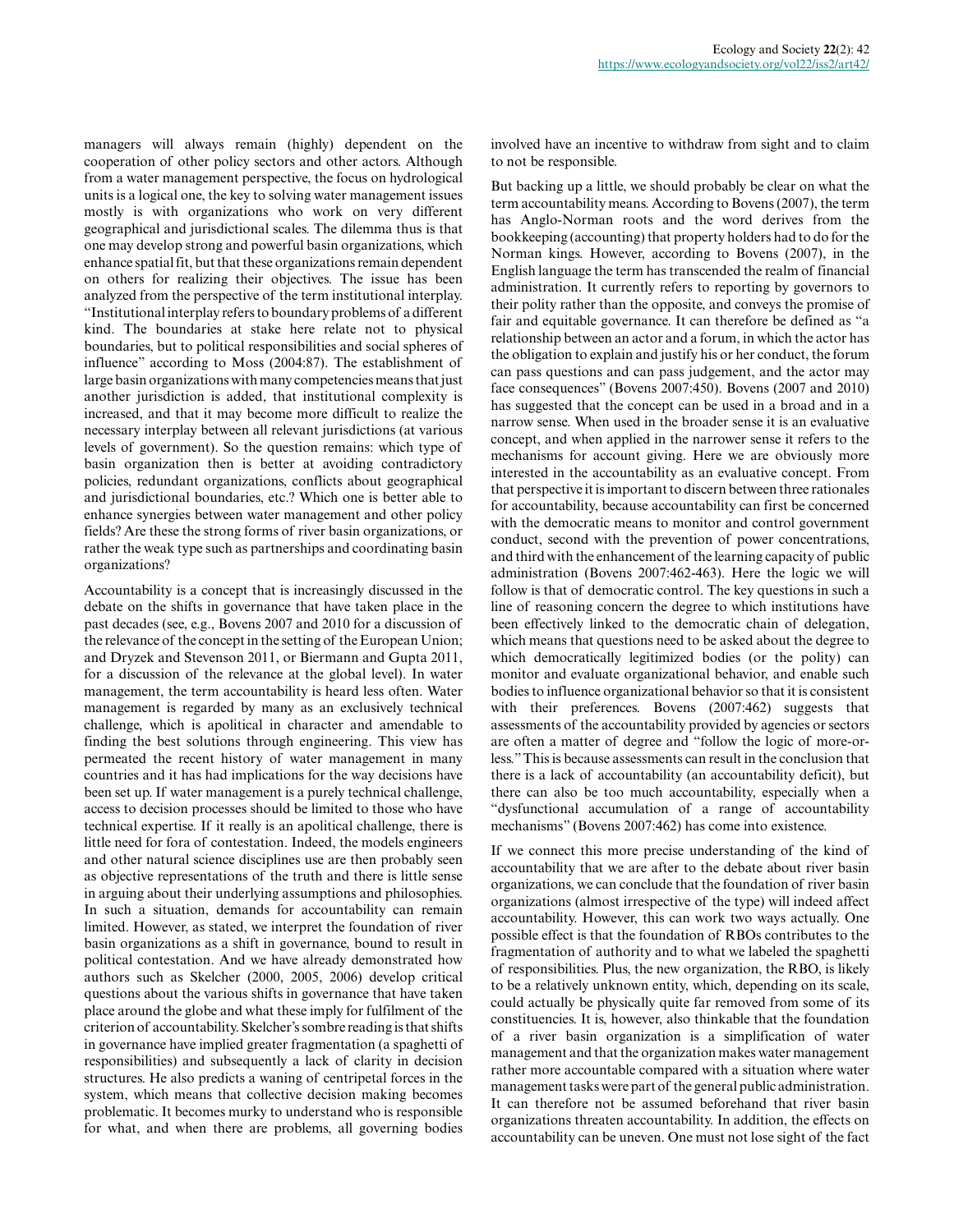that transparency and accountability can be very unevenly applied to various parts of the general public. In fact, the problem of collusion suggests that water managers are extremely accountable to one segment of the public (for instance farmers), but not to other constituencies that might be equally relevant. This obviously relativizes the absoluteness of the imperatives of transparency and accountability. What is more, the issue of accountability is different for different types of RBOs. The agencies and coordinating RBOs, which we have defined in Table 1, are primarily accountable to their constituent government agencies. If these RBOs are given too much freedom in realizing their tasks, accountability may become an issue indeed. On the other hand, a limitation of their discretionary powers may come at the cost of their effectiveness, which suggests that there may be a trade-off between accountability and effectiveness in some cases. For autonomous RBOs the accountability issue is more complicated. On the one hand one may argue that for this type of RBO, accountability is less of an issue because these RBOs do have their own (in)directly elected board. On the other hand, because of the existence of such a board there often is considerable institutional overlap with general purpose governments who also address specific water issues. Although such institutional overlap may contribute positively to the adaptive capacity of the water sector, it may also lead to a situation in which citizens no longer know which organization should be held accountable to specific water policies. Finally, for partnerships, accountability is likely to be about their relationship to the participating parties. Whereas some may judge these partnership arrangements negatively because of poor accountability to the general public, others may emphasize their merits because they offer opportunities for developing new practices of deliberative democracy or because they offer new avenues for influencing water management practices for actors who used to be marginalized.

Legitimacy refers to the public perception of water management. Countries differ in the degree to which the general population is aware of water management activities, but the treatment of water management as merely a technical issue could have a logical correlate in lower public awareness. Once initial investments in large-scale water infrastructure are made, it takes quite some determination to keep their maintenance on the agenda and longterm investment is often an easy political target for budget cuts (see the recent discussion in the United States on the depleted [water] infrastructure). And especially with flood infrastructure, long periods without floods might instil a false sense of security and this in turn may invite risky investment and settlement behavior. Obviously, such periods of low public awareness might be punctuated by extreme weather events such as protracted periods of drought or rain. It can thus be argued that it is important to maintain a certain level of public dialogue on water issues so that water problems stay in the public view and mind. Dialogue implies a bilateral communication process, and much of the writing on public participation in water management suggests that water managers can improve their operations if they use the collective wisdom of the crowd (although experts will always remain important). This touches upon various other aspects: using local or lay knowledge might help achieve ecological objectives, improve cost effectiveness, and enhance legitimacy. We will be the last ones to suggest that such legitimacy only depends on dialogue, but one form of legitimacy, known as

input legitimacy, will especially benefit from such dialogue because it refers to the way in which institutions effectively deal with the feedback from the wider public. Other forms of legitimacy include output legitimacy and systematic legitimacy, concepts that refer respectively to the delivery of goods and services and the broader feeling of support for the institutional set up. It is difficult to say beforehand which type of RBO contributes most to the legitimacy of water resources management because this strongly depends on the way in which a specific RBO involves the general public in developing and/or implementing basin policies. From the perspective of input legitimacy, the partnerships and autonomous RBOs probably do better than the agencies and coordinating committees, but from the perspective of output legitimacy this may well be the other way round. The large variety and number of parties involved in most watershed partnerships in combination with a decision making rule of unanimity, may easily lead to a stalemate or to decisions that reflect the lowest common denominator (Schlager and Blomquist 2008). That is why one hypothesis is that partnerships will often not deliver, and subsequently have a low output legitimacy.

The criterion of environmental effectiveness refers to goal attainment in the realm of ecological issues. As suggested above, most modern day proponents of river basin organizations do expect river basin organizations to take ecological issues more seriously than the existing institutions and hence deliver better performance. But what are these ecological issues and how can we classify them? Certainly since the 1950s and 1960s water pollution has continued to be a staple element in the debate about water management. In many countries, water quality issues that emanated from petrochemical and other previously existing industries (such as textile and paper production) became increasingly controversial when their effects on nature became clear. The impact of agriculture, through water abstraction, through the use of fertilizers and pesticides should also not be overlooked. But there are more issues. The hydrological mission, often hinging on the erection of massive infrastructural constructions, has had (and is having) enormous impacts on the landscape, on the flora and fauna connected to the water system, and the livelihood of countless people living in affected areas. The environmental movement that started in the 1960s has battled against such developments in many countries, often in combination with other civil society groups. And then there is the issue of climate change; although it is often thought of as a global phenomenon, the local effects can differ greatly. Whereas the predictions are that some climate zones will get drier, in others more precipitation can be expected. And even if averages in rainfall and other weather conditions were to remain constant in various regions, the frequency with which extreme weather events (be they droughts or high levels of precipitation) occur is expected to rise. Coupled with a pattern of economic investment and human settlement in vulnerable regions, this has led to increased damage levels in the last decades (for a discussion on the various factors affecting such risks see for instance Bouwer et al. 2007, Bouwer 2010). An obvious correlate of the variable impacts of climate change is the fact that such damages can vary greatly between localities and jurisdictions, including the ones that are upstream and downstream of rivers. River basin organizations are expected to help address such problems by connecting such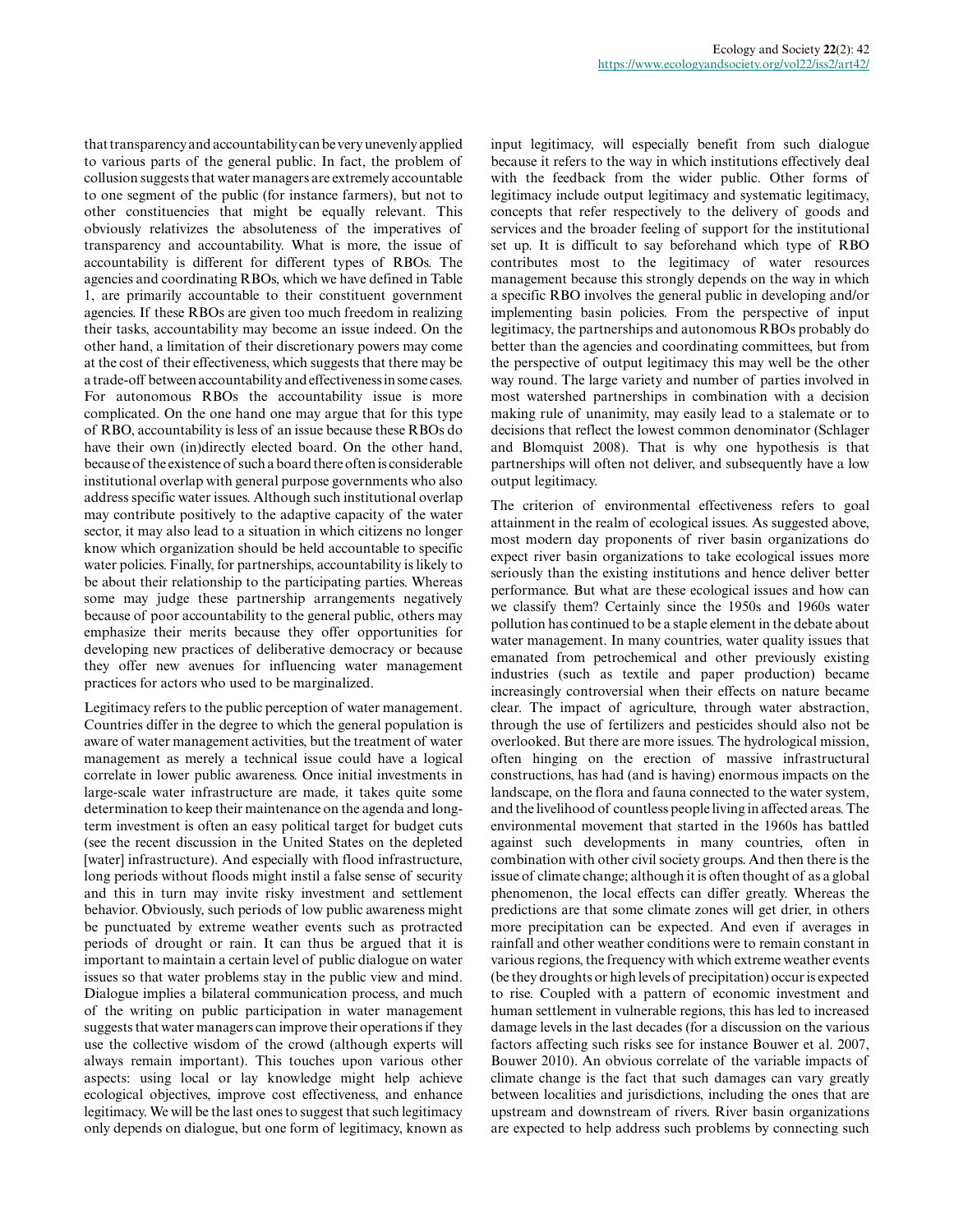jurisdictions, but also by focusing more squarely than general purpose governments would do on the ecological aspects. But whether such expectations really come true is still an open question (for attempts to answer aspects of it see Dinar et al. 2005 and Schlager and Blomquist 2008). However, from our brief summary of ecological problems that water managers face it already becomes clear that such issues are becoming more rather than less challenging. Climate change cuts through and across jurisdictions, sectors (such as water and energy), and does not stop and start at the boundaries of a river basin. Whether autonomous river basin organizations handle such challenges better than other types, as is often assumed, remains to be seen.

# **LOOKING AHEAD**

In the rest of special feature the four central questions that guide our analysis—about the design of river basin organizations, their proponents and opponents and their effects on design, the impacts that these organizations have, and whether we can develop recommendations for those engaged in the discussion—will be followed up. The heart of this feature consists of four articles on river basin organizations, each addressing the first three questions. These four articles were embedded in much larger comparison of 11 international case studies (see Huitema and Meijerink 2014), contextualized by an overview of the global discussion on river basin organizations (Jaspers and Gupta 2014). In the concluding article of this special feature, Meijerink and Huitema (2017), we provide a synthesis of the observations from all 11 case studies (thus taking on board insights from the four case studies included in the special feature but also the seven case studies that could not be included). In addition, in the concluding contribution to this feature (Meijerink and Huitema 2017) we draw general conclusions, and address the fourth question posed in this introduction.

It is probably good to offer some explanation on why we are focusing here on river basin organizations within countries and why we subsequently selected the countries that were included here and in our broader project (Huitema and Meijerink 2014). The focus on national discussions on river basin organizations stems from the personal preferences by the editors, but is also related to the fact that basin organizations within country borders are logically a more common and frequent form of organization than the special case of transboundary RBOS, which have in fact attracted a large, perhaps disproportionate, amount of attention already from water governance scholars (for examples, see Beach et al. 2000, Rieu-Clarke 2005, Conca 2006, Molle et al. 2009, Schmeier 2013).

The selection of countries and cases presented in this special feature and the broader comparison presented in Huitema and Meijerink (2014) has not been steered by conceptual considerations as much as one would normally like. In the ideal situation one would select such cases on the basis of either the independent or the dependent variable, and the chances they pose to reject explicit hypotheses surrounding these key variables. The issues we are grappling with cannot be framed so neatly however. Our contribution is first to see whether the new typology of RBOs can be applied to real world cases (this is not a matter of rejecting hypotheses, except perhaps of course that we expected the typology to work). Second, we wish to see how proponents and opponents of RBOs tried to influence RBO design, third, to see

whether certain types of RBOs perform better than other types, and finally to derive recommendations. Only for the performance issue one might say that there is a working hypothesis in the literature, which would be that autonomous RBOs will perform better (see the previous discussion on environmental effectiveness), but this hypothesis has certainly also been challenged extensively.

The implication is that the contributions to this feature should be seen largely as inductive empirical studies, and only to a limited degree as focusing on deductive hypothesis testing. Despite that being the case, the special feature makes a contribution to the overall discussion on adaptive governance and water governance more broadly, by better conceptualizing river basin organizations as an example of a bioregional approach, and by asking questions about the politics surrounding the foundation of RBOs (and by implication bioregional organizations). The issue of politics has been treated in the existing literature on RBOs of course, but is often quickly dispatched as a problem, as something irrational in the way of an otherwise brilliant plan and something that should be done away with rather than analyzed more profoundly (exceptions include Schlager and Blomquist 2008). In bringing together multiple country case studies, we hoped to show that politics always play a role in these discussions and simply cannot be treated as the irrational part of the equation. In methodological terms, it could be argued that our collection presents the most different systems approach, which implies that when the relation between two variables (says politics and institutional design) is found across a number of very different systems (or countries) this can be seen as corroboration that the variables are indeed causally related; in fact the more countries are tested for and the greater the differences between them, the greater the confidence in the finding of a connection (Hopkin 2002).

The set of three questions we ask about every country (as indicated the fourth question is reserved for the final article) may seem simple at first, but answering them actually requires quite a bit of in depth knowledge of the case studies. In combination with the fact that we mostly have an inductive and exploratory agenda, this means that in this feature we opted for collaboration with colleagues who intimately knew the case studies they describe beforehand. By collaborating with us, and applying our framework, they were invited to present this knowledge in a way that was fitting with our purpose, and they helped us to explore the questions we asked. We acknowledge that working with authors who are familiar with certain case studies has potential downsides. It might introduce certain biases (some authors may have become attached to "their" case studies) and it could have implied an exclusive focus on parts of the world for which many analyses already exist. We have worked to erase any biases emanating from familiarity with the case study by submitting all papers to peer review (all authors read each other's work and critically commented on previous versions during a meeting in Amsterdam, the Netherlands). It is obviously up to the reader to decide whether these biases were indeed effectively removed, but we believe that to be the case.

Another potential criticism of our case study selection could be related to the fact that the RBOs studied in the various countries do differ quite considerably in geographical scale. This is a consequence of our way of selecting cases (based on the expertise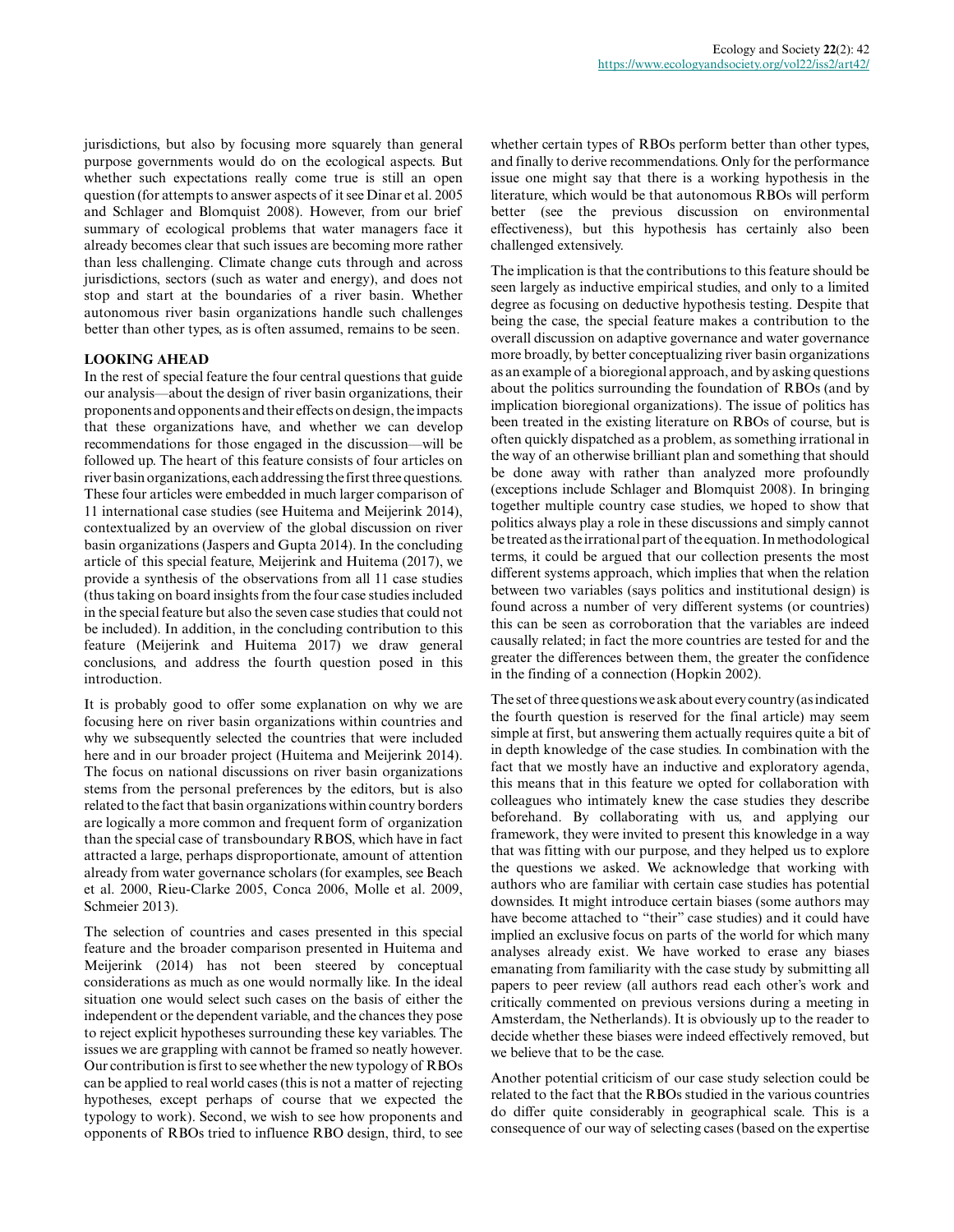of the authors, not on the comparability of the case studies). And to our mind this variation offers mainly advantages from a methodological perspective (see the comment about the most different systems approach) and from a conceptual perspective, because the variation in geographical size does offer an opportunity to see whether certain types of RBOs (like partnerships) are indeed confined to the very local scale, as is often assumed in the literature (perhaps this is another rare example of a testable hypothesis). Before we now turn to the various contributions to this special feature, we briefly introduce the various cases that will be described, by already revealing which type of RBO they represent, and which conclusions we were able to draw about this type of RBO based on the broader selection of case studies described in Huitema and Meijerink (2014). In this special feature, we will encounter two examples of coordinating type RBOs, specifically the Mackenzie River Basin Board (MRB) in Canada, which is described by Michelle Morris and Rob de Loë (2016), and the Murray-Darling Basin Ministerial Council in Australia and the Basin Community Committee there as described by Andrew Ross and Daniel Connell (2016; they also discuss the Murray-Darling Basin Authority, but this is an agency type of organization). Several common threads weave the stories on coordinating type of RBOs together. In terms of institutional design, these organizations all have an indirect mandate, derived from the organizations that have founded them. This means that the pattern of institution building can usually best be described as layering, meaning that the new institution is just another layer in an already complex setting. Two points become clear about the process of layering, one about bureaucratic politics, and about the relation to more traditional institutions. As for bureaucratic politics, the founding organizations, be they ministries, provinces, or other forms of government, are not in the game wholeheartedly. This means that there are usually organizations that try to limit the amount of resources that the new organizations will obtain (in terms of finances, in terms of information flows, in terms of decision power) either by institutional design, or by not collaborating with the RBOs once they have been founded. As for the relation to more traditional (or indigenous) institutions, it is noteworthy that RBO design often does not fully involve these institutions, or even neglects their existence. Part of the reason for that is that the idea for the foundation of the RBO comes from outside the circles that were managing water before. This is not so much visible in the two case studies included in this special feature, but our broader collection (Huitema and Meijerink 2014) contains cases in developing and transition countries like Afghanistan, Mongolia, and Ukraine, and there, foreign parties such as consultancies from Western countries carry the international thinking on RBOs to these countries, usually accompanied by national allies that stand to gain with the RBO or support the idea intellectually. Such parties enter through windows of opportunity created by various recurring factors, such as the dependency on foreign subsidies, broader societal and political changes, and an active political leadership that supports innovation. The dependency on other parties, but also the fact that the initiative comes from outside traditional water circles, goes a long way to explain the relative weakness of almost all coordinating RBOs described in this special feature and the underlying larger project (Huitema and Meijeirnk 2014) in terms of resources and authority. As a correlate, performance is often judged to be relatively poor by our authors, with in some cases

traditional institutions actually needed to help out in terms of coordination in times of crises (which underpins the case for institutional diversity and polycentricism perhaps).

There are examples of agency type RBOs in this special feature, specifically the Breede-Overberg Catchment Management Agency in South Africa, described by Richard Meissner, Nikki Funke, and Karen Nortje (2016), and the Murray-Darling Basin Authority in Australia as discussed by Andrew Ross and Daniel Connell (2016). In our broader set of case studies, we find case studies from the U.S., Germany, and Ukraine too. In each of these countries agencies coexist with coordinating types of RBOs in one way or another. Often agencies take on the role of the implementing branch, under the umbrella of a coordinating organization. It is interesting to observe that some RBOs in this small subset of cases have a relatively narrow mandate, focusing, for instance, on salmon restoration, which fits within our typology, but also that some agency type RBOs turn out to have a much broader mandate. For all agency type of RBOs, the political sensitivity of their establishment and the key importance of having sufficient resources is confirmed. The South African case description (Meissner et al. 2016) details how over the course of 14 years, only two out of 19 projected catchment management agencies (CMAs) were actually founded. This is to do with opponents to the decentralization drive implied in their foundation, but the authors also claim that a lack of resources (funding, capable personnel) is also to blame. In countries like South Africa, the thinking about RBOs appears to be hesitant and evolving. In South Africa CMAs are meant to be very much under the wing of the relevant minister, until they have proven they can function independently (when they become more purely an agency). But given the paucity of actual experience with the CMA model, their performance is actually quite hard to judge.

In this special feature we also present the only example of a partnership type RBO that was included in our broader selection of case studies. Hadrian Cook, David Benson, and Laurence Couldrick (2016) describe the case of the Westcountry Rivers Trust from the Southwest of England. They suggest that the rise of partnership type of basin organizations in the UK should be seen in the light of low trust in the formal system of water governance, which is dominated by agency type organizations. The partnership nature of this RBO is reflected in its focus on consensual decision making, local expertise, holistic approach, and desire to find win-win solutions. In this particular case, the initiators were successful in attracting outside resources (such as from the European Union) and the authors consider its performance to be relatively good.

Having introduced the various guiding questions to the special feature and the following contributions, we gladly invite the reader to read the various case studies included in this special feature for more detail on the nuances of RBO design, and to read the concluding article of this special feature, Meijerink and Huitema (2017), to get a systematic analysis the global comparative study we performed.

 $\overline{\phantom{a}}$ 

<sup>[1]</sup> The action situation is also influenced by natural circumstances and culture, but these are factors that Ostrom has not elaborated upon a lot.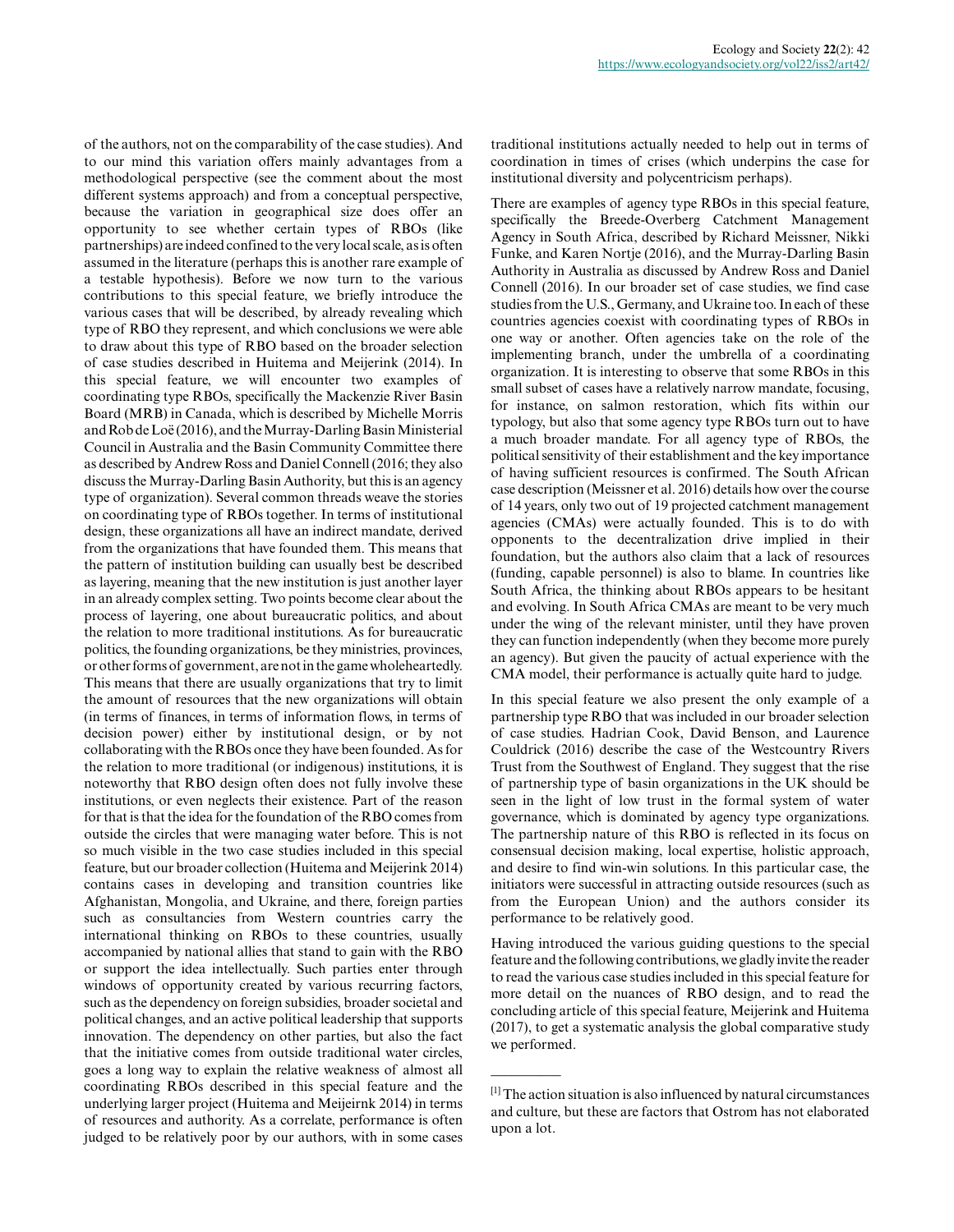[2] Ostrom has indicated that rules work configurationally. This implies that if the "setting" of one type of rule changes, the total set of rules is affected, and the rules will have a different effect (Ostrom 1986). This insight is profound, but also potentially very disruptive of our possibilities for generalization. Imagine an institutional arrangement wherein 50 positions are specified, each associated with 50 boundary rules, 50 information rules, etc. If it is true that a change in one of these rules affects the entire setting and effectively a new institutional arrangement is created, we would end up with a massive amount of possible institutional configurations, with assumedly all very different outcomes. Such a complex web of options goes beyond the human capacity of analysis and understanding. This is probably why Elinor Ostrom is often associated simply with community-based management, which could mean a range of things if one applied her typology. It is probably also why the impressive work Ostrom has done leads to a set of relatively simple design guidelines (for instance that the enforcement of rules and thus the design of enforcing positions and authorities is important). For us, the conclusion is that the level of sophistication in the analysis is better bounded, and templates or shorthand such as the market or the state do have some value.

*Responses to this article can be read online at:* [http://www.ecologyandsociety.org/issues/responses.](http://www.ecologyandsociety.org/issues/responses.php/9409) [php/9409](http://www.ecologyandsociety.org/issues/responses.php/9409)

#### **Acknowledgments:**

*This is a slightly amended version of a text that was previously published as Huitema, D., and S. Meijerink. 2014. The politics of river basin organisations: institutional design choices, coalitions and consequences. Pages 1-37 in* D. Huitema and S. Meijerink, editors. *The politics of river basin organisations: coalitions, institutional design choices and consequences.* Edward Elgar, Cheltenham, UK. The authors wish to thank Edward Elgar Publishing who have kindly given their permission for the reuse of the material. The reader is kindly referred to this publication for more in-depth analysis of RBOs. Certain parts of text in the first two sections have been adapted from Huitema, D., E. Mostert, W. Egas, S. Moellenkamp, C. Pahl-Wostl, and R. Yalcin. 2009. Adaptive water governance: assessing the institutional prescriptions of adaptive (co-)management from a governance perspective and defining a research agenda. *Ecology and Society* 4(1):26. This special feature follows up on some aspects of the agenda presented in that article, and Dave Huitema gratefully acknowledges the contributions of his coauthors to the thinking presented there.

### **LITERATURE CITED**

Aberley, D. 1999. Interpreting bioregionalism. Pages 13-42 *in* M. V. McGinnis, editor. *Bioregionalism*. Routledge, New York, New York, USA.

Alaerts, G. 1999. *Institutions for river basin management. The role of external support Agencies (international donors) in developing cooperative arrangements.* World Bank, Washington, D.C., USA.

Arnstein, S. R. 1969. A ladder of citizen participation, *Journal of the American Institute of Planners* 35:216-224. [http://dx.doi.](http://dx.doi.org/10.1080%2F01944366908977225) [org/10.1080/01944366908977225](http://dx.doi.org/10.1080%2F01944366908977225) 

Beach, H. L., J. Hamner, J. Hewitt, E. Kaufman, A. Kurki, J. Oppenheimer, and A. Wolf. 2000. *Transboundary freshwater dispute resolution. Theory, practice and annotated references*. United Nation University Press, Tokyo, Japan.

Biermann, F., and A. Gupta. 2011. Accountability and legitimacy: an analytical challenge for earth system governance. *Ecological Economics* 70:1854-1855. [http://dx.doi.org/10.1016/j.](http://dx.doi.org/10.1016%2Fj.ecolecon.2011.07.017) [ecolecon.2011.07.017](http://dx.doi.org/10.1016%2Fj.ecolecon.2011.07.017) 

Biswas, A. K. 2004. Integrated water resources management: a reassessment. *Water International* 29:398-399. [http://dx.doi.](http://dx.doi.org/10.1080%2F02508060408691794) [org/10.1080/02508060408691794](http://dx.doi.org/10.1080%2F02508060408691794) 

Bouwer, L. M. 2010. *Disasters and climate change: analyses and methods for projecting future losses from extreme weather*. Dissertation. VU University Amsterdam, The Netherlands.

Bouwer, L. M., R. P. Crompton, E. Faust, P. Höppe, and R. A. Pielke Jr. 2007. Confronting disaster losses. *Science* 318:753. [http://dx.doi.org/10.1126/science.1149628](http://dx.doi.org/10.1126%2Fscience.1149628)

Bovens, M. 2007. Analysing and assessing accountability: a conceptual framework. *European Law Journal* 13(4):447-468. [http://dx.doi.org/10.1111/j.1468-0386.2007.00378.x](http://dx.doi.org/10.1111%2Fj.1468-0386.2007.00378.x) 

Bovens, M. 2010. Two concepts of accountability: accountability as a virtue and as a mechanism. *West European Politics* 33 (5):946-967. [http://dx.doi.org/10.1080/01402382.2010.486119](http://dx.doi.org/10.1080%2F01402382.2010.486119) 

Cassar, A. 2003. Transboundary environmental governance: the ebb and flow of river basin organizations. Pages 158–159 *in World resources 2002–2004: decisions for the Earth: balance, voice, and power.* World Resources Institute, Washington, D.C., USA. [online] URL: [http://www.wri.org/sites/default/files/pdf/wr2002\\_fullreport.](http://www.wri.org/sites/default/files/pdf/wr2002_fullreport.pdf) [pdf](http://www.wri.org/sites/default/files/pdf/wr2002_fullreport.pdf)

Conca, K. 2006. *Governing water: contentious transnational politics and global institution building*. MIT Press, Cambridge Massachusetts, USA.

Conca, K., F. Wu, and C. Mei. 2006. Global regime formation or complex institution building? The principled content of international river agreements. *International Studies Quarterly* 50:263-285. [http://dx.doi.org/10.1111/j.1468-2478.2006.00402.x](http://dx.doi.org/10.1111%2Fj.1468-2478.2006.00402.x)

Cook, H., D. Benson, and L. Couldrick. 2016. Partnering for bioregionalism in England: a case study of the Westcountry Rivers Trust. *Ecology and Society* 21(2):38. [http://dx.doi.](http://dx.doi.org/10.5751%2FES-08504-210238) [org/10.5751/ES-08504-210238](http://dx.doi.org/10.5751%2FES-08504-210238) 

Davis, F. W., C. Costello, and D. Stoms. 2006. Efficient conservation in a utility-maximization framework. *Ecology and Society* 11(1):33. [http://dx.doi.org/10.5751/es-01591-110133](http://dx.doi.org/10.5751%2Fes-01591-110133) 

Desmet, P., and R. Cowling. 2004. Using the species-area relationship to set baseline targets for conservation. *Ecology and Society* 9(2):11.<http://dx.doi.org/10.5751/es-01206-090211>

Diesing, P. 1962. *Reason in society. Five types of decisions and their social conditions.* University of Illinois Press, Urbana, Illinois, USA.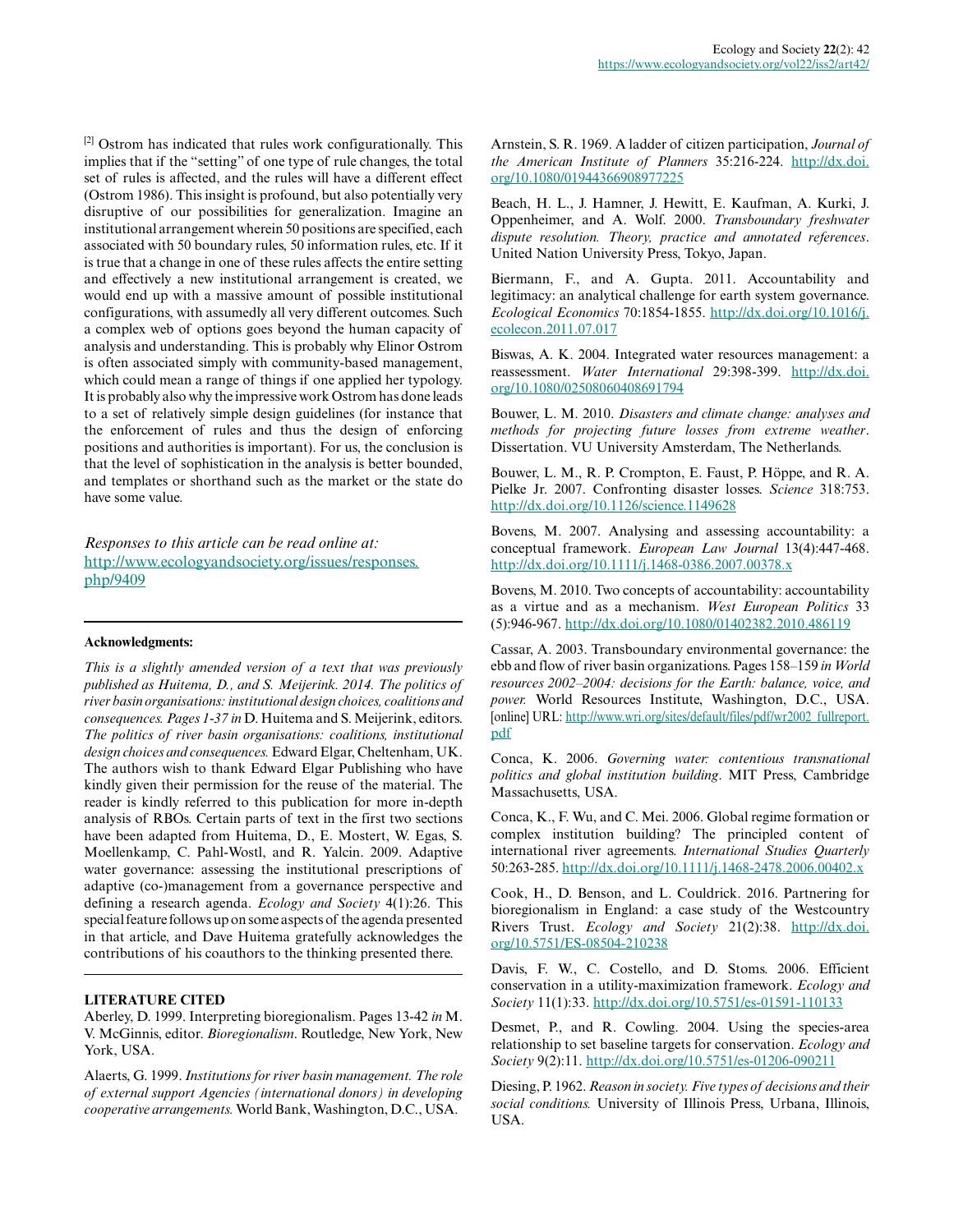Dinar, A., K. Kemper, W. A. Blomquist, M. Diez, G. Sine, and W. Frau. 2005. *Decentralization of river basin management: a global analysis.* Policy Research Working Paper 3637. World Bank, Washington, D.C., USA. [http://dx.doi.org/10.2139/](http://dx.doi.org/10.2139%2Fssrn.757227) [ssrn.757227](http://dx.doi.org/10.2139%2Fssrn.757227) 

Donovan, S. M., C. Looney, T. Hanson, Y. Sánchez de León, J. Wulfhorst, S. D. Eigenbrode, M. Jennings, J. Johnson-Maynard, and N. A. Bosque Pérez. 2009. Reconciling social and biological needs in an endangered ecosystem: the Palouse as a model for bioregional planning. *Ecology and Society* 14(1):9. [http://dx.doi.](http://dx.doi.org/10.5751%2Fes-02736-140109) [org/10.5751/es-02736-140109](http://dx.doi.org/10.5751%2Fes-02736-140109)

Dryzek, J. S., and H. Stevenson. 2011. Global democracy and earth system governance. *Ecological Economics* 70:1865-1874. [http://dx.doi.org/10.1016/j.ecolecon.2011.01.021](http://dx.doi.org/10.1016%2Fj.ecolecon.2011.01.021)

Gupta, J. 2009. Driving forces in global fresh water governance. Pages 37-57 *in* D. Huitema and S. Meijerink, editors. *Water policy entrepreneurs: a research companion to water transitions around the globe.* Edward Elgar, Cheltenham, UK. [http://dx.doi.](http://dx.doi.org/10.4337%2F9781849803366.00012) [org/10.4337/9781849803366.00012](http://dx.doi.org/10.4337%2F9781849803366.00012) 

Hajer, M. 2003. Policy without polity? Policy analysis and the institutional void. *Policy Sciences* 36:175-195. [http://dx.doi.](http://dx.doi.org/10.1023%2FA%3A1024834510939) [org/10.1023/A:1024834510939](http://dx.doi.org/10.1023%2FA%3A1024834510939)

Heilman, J. G. 1992. Some thoughts on a rule based conceptual framework for institutional analysis in water policy research. Pages 59-83 *in* H. Th. A. Bressers and L. J. O'Toole, editors. *International comparative policy research: preparing a four country study on water quality management.* CSTM, Enschede, The Netherlands.

Held, D. 2006. *Models of democracy*. Polity, Cambridge, UK.

Hopkin, J. 2002. Comparative methods. Pages 249-270 *in* D. Marsh and G. Stoker, editors. *Theory and methods in political science.* Second edition. Palgrave McMillan, New York, New York, USA.

Hooper, B. 2005. *Integrated river basin governance. Learning from international experience.* IWA, London, UK.

Huitema, D., and S. Meijerink, editors. 2009. *Water policy entrepreneurs: a research companion to water transitions around the globe*. Edward Elgar, Cheltenham, UK. [http://dx.doi.](http://dx.doi.org/10.4337%2F9781849803366) [org/10.4337/9781849803366](http://dx.doi.org/10.4337%2F9781849803366) 

Huitema, D., and S. Meijerink. 2014. The politics of river basin organizations: institutional design choices, coalitions and consequences. Pages 1-37 *in* D. Huitema and S. Meijerink, editors. *The politics of river basin organizations: coalitions, institutional design choices and consequences.* Edward Elgar, Cheltenham, UK.

Huitema, D., E. Mostert, W. Egas, S. Moellenkamp, C. Pahl-Wostl, and R. Yalcin. 2009. Adaptive water governance: assessing the institutional prescriptions of adaptive (co-)management from a governance perspective and defining a research agenda. *Ecology and Society* 14(1):26. [http://dx.doi.org/10.5751/ES-02827-140126](http://dx.doi.org/10.5751%2FES-02827-140126) 

Hupe, P. 1990. Intenties en interacties; over postmoderne en andere instrumenten van overheidssturing. Pages 223-234 *in* J. A. M. Hufen and A. B. Ringeling, editors. *Beleidsnetwerken; overheids-, semi-overheids-, en particuliere organisaties in wisselwerking.* VUGA, Den Haag, The Netherlands.

Jaspers, F., and J. Gupta. 2014. Global water governance and river basin organizations. Pages 38-66 *in* D. Huitema and S. Meijerink, editors. *The politics of river basin organizations: coalitions, institutional design choices and consequences*. Edward Elgar, Cheltenham, UK. [http://dx.doi.org/10.4337/9781782549222.00007](http://dx.doi.org/10.4337%2F9781782549222.00007) 

Kiser, L. L., and E. Ostrom. 1982. The three worlds of action. A meta-theoretical synthesis of institutional approaches. Pages 179-222 *in* E. Ostrom, editor. *Strategies of political inquiry*. SAGE, Thousand Oaks, California, USA.

Lach, D., and D. Calvert. 2014. Designing an agency to manage a wicked water problem: the Oregon Watershed Enhancement Board. Pages 96-118 *in* D. Huitema and S. Meijerink, editors. *The politics of river basin organizations: coalitions, institutional design choices and consequences*. Edward Elgar, Cheltenham, UK. [http://](http://dx.doi.org/10.4337%2F9781782549222.00009) [dx.doi.org/10.4337/9781782549222.00009](http://dx.doi.org/10.4337%2F9781782549222.00009)

Lundqvist, J., U. Lohm, and M. Falkenmark. 1985. *Strategies for river basin management: environmental integration of land and water in a river basin.* Reidel, Dordrecht, The Netherlands. [http://](http://dx.doi.org/10.1007%2F978-94-009-5458-8) [dx.doi.org/10.1007/978-94-009-5458-8](http://dx.doi.org/10.1007%2F978-94-009-5458-8)

Mahoney, J., and K. Thelen, editors. 2010. A theory of gradual institutional change. Pages 1-37 *in* J. Mahoney and K. Thelen, editors. *Explaining institutional change: ambiguity, agency, and power.* Cambridge University Press, Cambridge, UK. [http://dx.](http://dx.doi.org/10.1017%2Fcbo9780511806414.003) [doi.org/10.1017/cbo9780511806414.003](http://dx.doi.org/10.1017%2Fcbo9780511806414.003)

McGinnis, M. V., editor. 1999. *Bioregionalism*. Routledge, New York, New York, USA.

Meijerink, S., and D. Huitema. 2010. Policy entrepreneurs and change strategies: lessons from sixteen case studies of water transitions around the globe. *Ecology and Society* 15(2):21. [http://](http://dx.doi.org/10.5751%2Fes-03509-150221) [dx.doi.org/10.5751/es-03509-150221](http://dx.doi.org/10.5751%2Fes-03509-150221) 

Meijerink, S., and D. Huitema. 2017. The institutional design, politics, and effects of a bioregional approach: observations and lessons from 11 case studies of river basin organizations. *Ecology and Society* 22(2):41.<http://dx.doi.org/10.5751/ES-09388-220241>

Meissner, R., N. Funke, and K. Nortje. 2016. The politics of establishing catchment management agencies in South Africa: the case of the Breede-Overberg Catchment Management Agency. *Ecology and Society* 21(3):26. [http://dx.doi.org/10.5751/](http://dx.doi.org/10.5751%2FES-08417-210326) [ES-08417-210326](http://dx.doi.org/10.5751%2FES-08417-210326)

Mitchell, B. 1990. *Integrated water management: international experiences and perspectives.* Belhaven, London, UK.

Molle, F. 2008. Nirvana concepts, narratives and policy models: insights from the water sector. *Water Alternatives* 1(1):131-156.

Molle, F. 2009. River-basin planning and management: the social life of a concept. *Geoforum* 40(3):484-494. [http://dx.doi.](http://dx.doi.org/10.1016%2Fj.geoforum.2009.03.004) [org/10.1016/j.geoforum.2009.03.004](http://dx.doi.org/10.1016%2Fj.geoforum.2009.03.004) 

Molle, F., T. Foran, M. Käkönen, editors. 2009. *Contested waterscapes in the Mekong region. Hydropower, livelihoods and governance.* Earthscan, London, UK.

Molle, F., and P. Wester, editors. 2009. *River basin trajectories: societies, environments and development.* CABI, Wallingford, UK. [http://dx.doi.org/10.1079/9781845935382.0000](http://dx.doi.org/10.1079%2F9781845935382.0000)

Molle, F., P. Wester, and P. Hirsch. 2007. River basin development and management. Pages 585-624 *in* D. Molden, editor. *Water for*